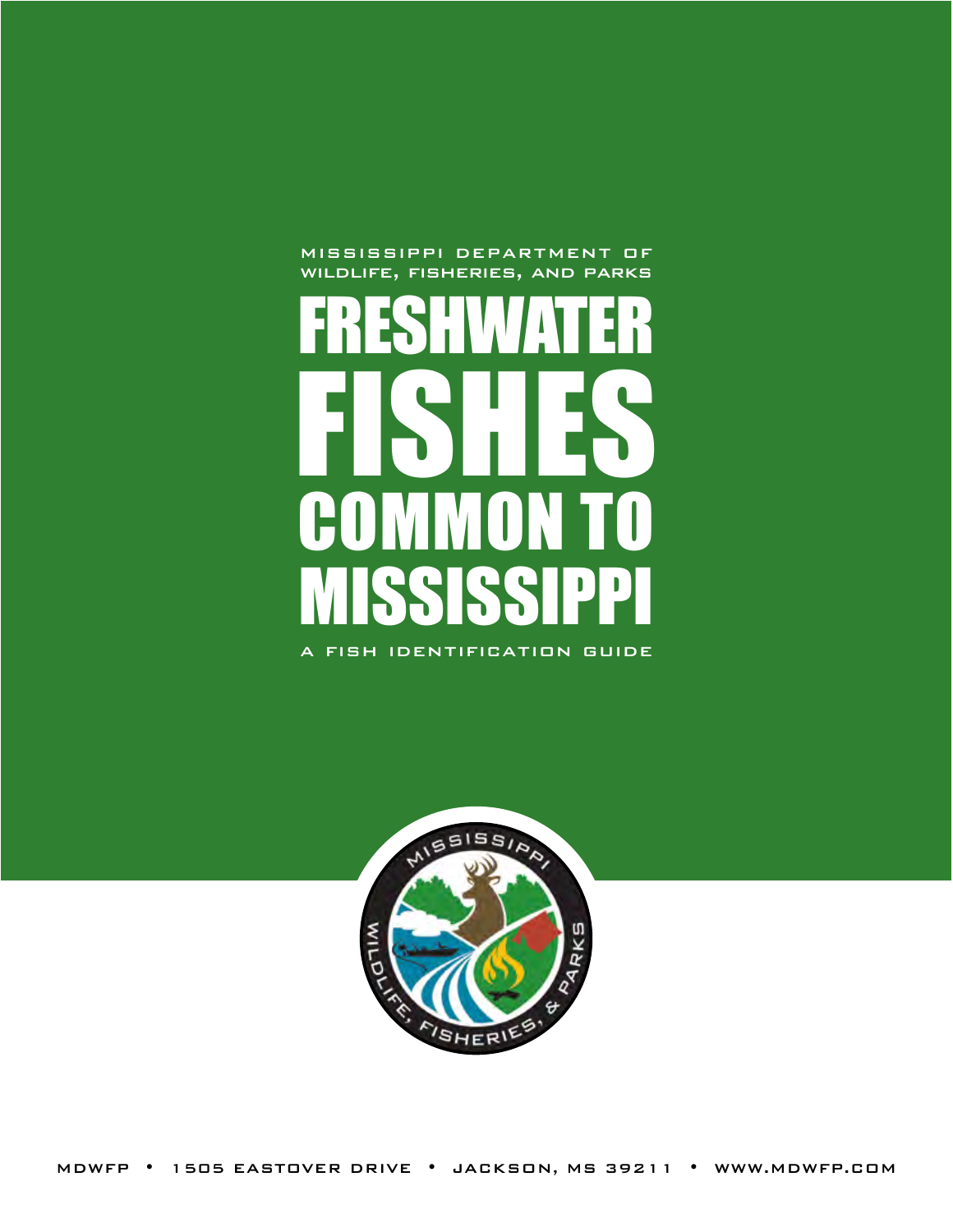Mississippi's freshwater lakes, rivers, creeks, and ponds are home to an amazingly diverse fish community. Over 280 species swim in these waters, the vast majority of which are native, with the remainder being introduced, transplanted, or estuarine or marine species that commonly enter fresh water.

To help identify your catch, the Mississippi Department of Wildlife, Fisheries, and Parks (MDWFP) provides this fish identification guide to 39 common species. Each species is displayed in a photograph and has a description of their preferred habitat and food. Of course, state records for each species are subject to change. For updated information on all of our state record fish, visit<http://www.mdwfp.com/fishing-boating/education-outreach>.

Our waters provide exciting fishing opportunities for anglers of all ages and experience. With over 220,000 acres of water and 120,000 miles of streams, anglers have year-around places to catch a fish. To find access near you, visit [http://www.mdwfp.com/fishing-boat](http://www.mdwfp.com/fishing-boating/ramps-piers)[ing/ramps-piers.](http://www.mdwfp.com/fishing-boating/ramps-piers)

The partnership between our anglers and boaters, state and federal fish and wildlife agencies, and the fishing tackle manufacturing and boating industry is the backbone of Mississippi's fisheries and boating access programs. The continued operation of our State Fishing Lakes, fish hatcheries, fish sampling, youth fishing rodeos, and boat ramp construction projects is tied to the continued success of the Sport Fish Restoration Act. The best part is these activities and programs are funded entirely by those who enjoy them, making for a truly "user pays, everyone benefits" system. For more information about fishing licenses and requirements, visit <http://www.mdwfp.com/license>.



The MDWFP is an equal opportunity employer and provider of programs and services. If anyone believes they have been subjected to discrimination on the basis of political affiliation, race, color, national origin, marital status, sex, religion, creed, age, or disability, they may file a complaint alleging discrimination with either the Mississippi Department of Wildlife, Fisheries, and Parks, Office of Administrative Services, P.O. Box 451, Jackson, MS 39205-0451, or the U.S. Equal Employment Opportunity Commission, 1801 L. Street, N.W. Washington, D.C. 20507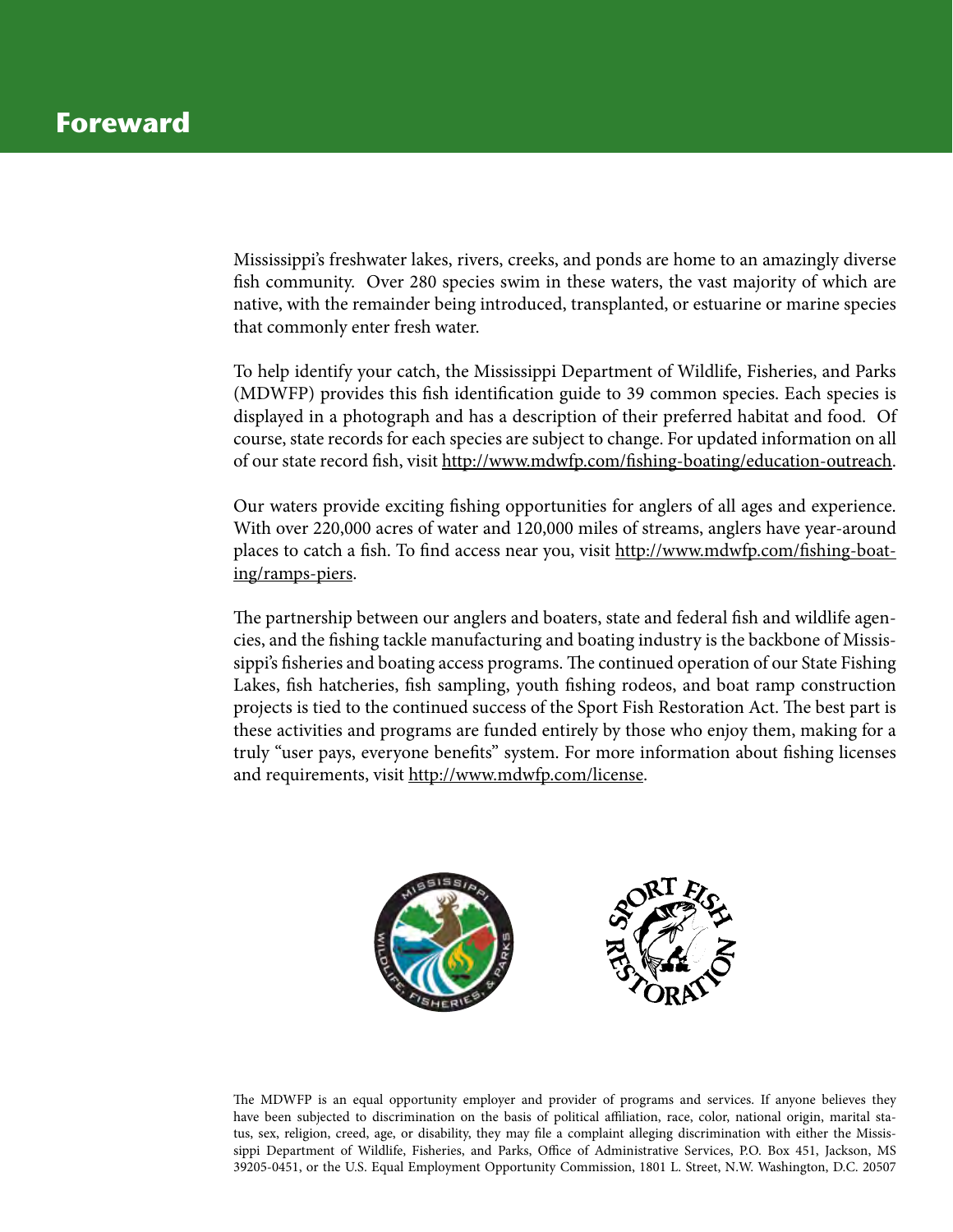### **Contents Contents**

| 10 |  |
|----|--|
| 11 |  |
| 12 |  |
| 13 |  |
| 14 |  |
| 15 |  |
| 16 |  |
| 17 |  |
| 18 |  |
| 19 |  |
| 20 |  |
| 21 |  |
| 22 |  |
| 23 |  |
| 24 |  |
| 25 |  |
| 26 |  |
| 27 |  |
| 28 |  |
| 29 |  |
| 30 |  |
| 31 |  |
| 32 |  |
| 33 |  |
| 34 |  |
| 35 |  |
| 36 |  |
| 37 |  |
| 38 |  |
| 39 |  |
| 40 |  |
| 41 |  |
| 42 |  |
|    |  |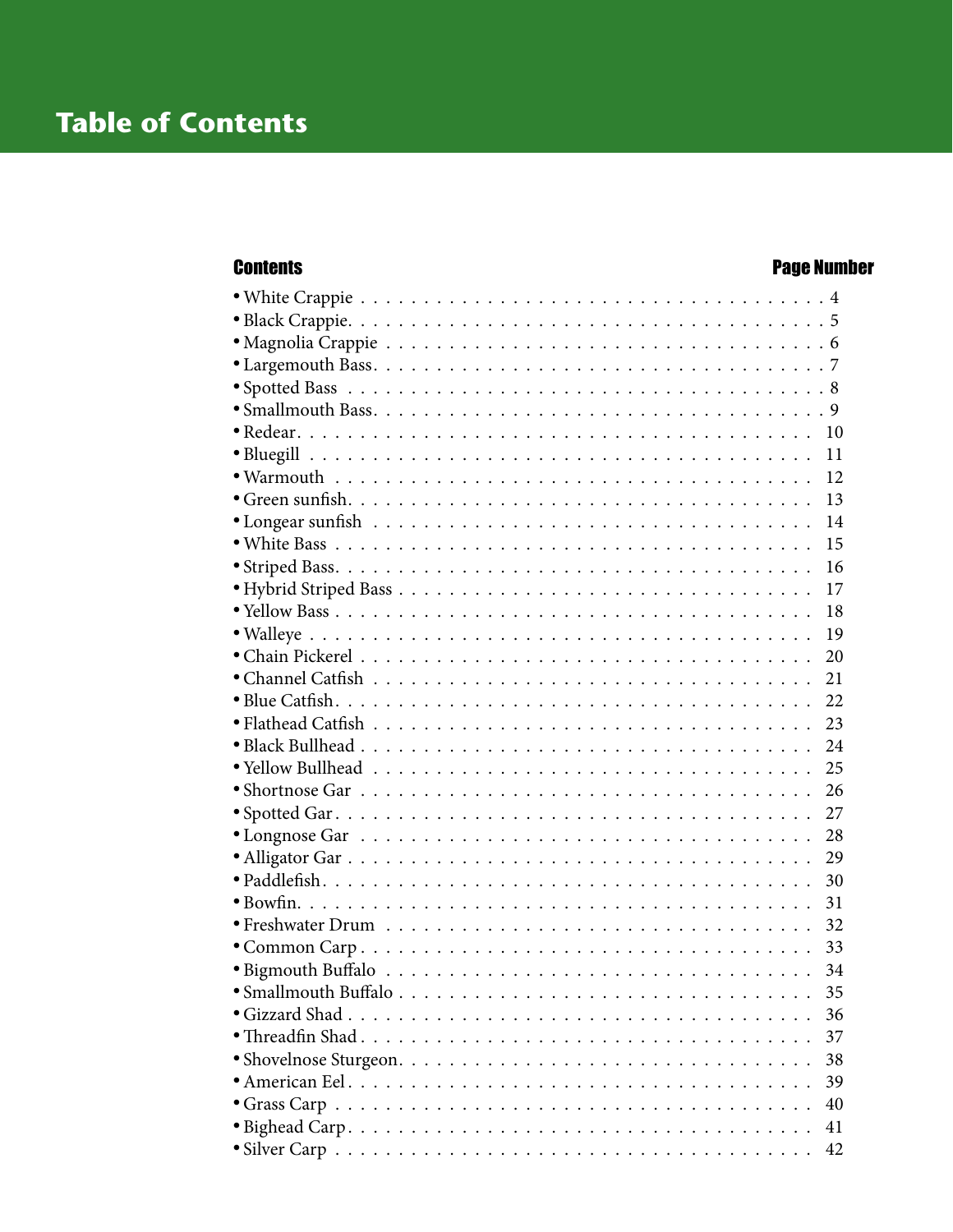### <span id="page-3-0"></span>**White Crappie** *(Pomoxis annularis)*





#### **Other Names**

White perch, Sac-a-lait, Slab, and Papermouth.

#### **Description**

White crappie are deep-bodied and silvery in color, ranging from silvery-white on the belly to a silvery-green or dark green on the back with possible blue reflections. There are several dark vertical bars on the sides. Males develop dark coloration on the throat and head during the spring spawning season, which can cause them to be mistaken for black crappie. White crappie have five or six spines on the dorsal fin, whereas black crappie have seven or eight spines. White crappie typically weigh 1 to 3 pounds, grow to 14 inches or more, and live up to 10 years.

#### **Habits and Habitat**

Adults feed on small fish and insects. Crappie prefer deep water near drop offs and areas of cover. White crappie can be found in many different types of habitats,

including reservoirs, oxbow lakes, and rivers. Like other members of the sunfish family, white crappie are nest builders. They produce many eggs, which can cause overpopulation, slow growth, and small sizes in small lakes and ponds. White crappie spawn from March through May when water temperatures are between 58ºF and 65ºF. White crappie can tolerate muddier water than black crappie.

#### **State Record**

The current state and world record white crappie was caught by Fred Bright from Memphis, Tennessee in 1957 from Enid Lake; it weighed 5 pounds 3 ounces, and was 21 inches in length.

#### **Fishing Fact**

Popular baits for white crappie include jigs, small crank baits, and minnows. These fish are often found around structures, such as logs, brush piles, and cypress trees.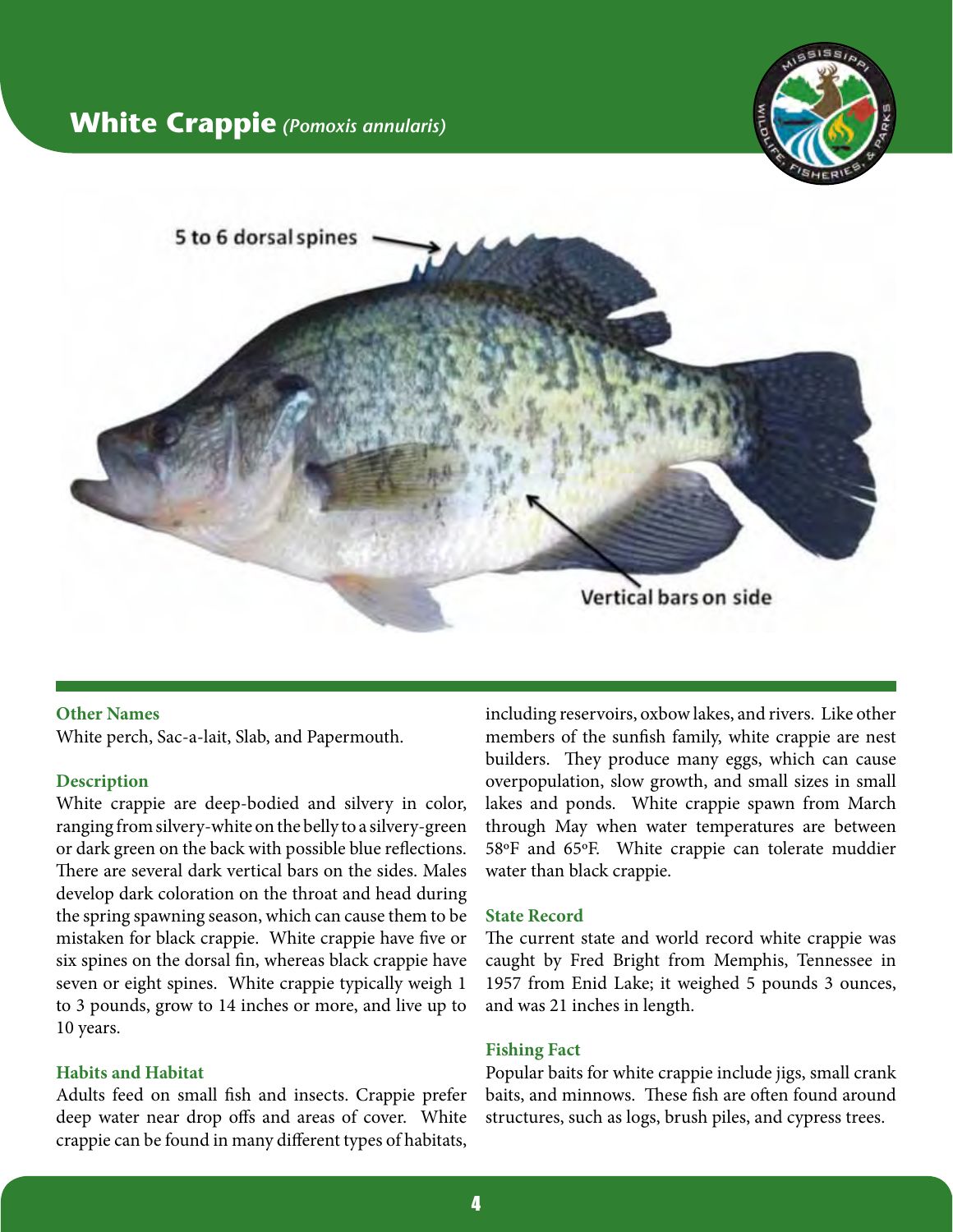

<span id="page-4-0"></span>

#### **Other Names**

White perch, Calico bass, Speck, Strawberry bass, Papermouth, Speckled perch and Slab.

#### **Description**

Black crappie are deeper bodied than the white crappie, and bluish green or gray in color on top with white or silver underneath. Irregular black spots are scattered on the body. A small percentage of black crappie in some lakes has a distinctive dark stripe running from the top (dorsal) fin to under the mouth. These "blackstripe" or "blacknose" crappie are a genetic color variation and are not a hybrid or subspecies. Black crappie have seven or eight spines on the dorsal fin, whereas white crappie have five to six spines. The black crappie is most easily confused with the white crappie, especially the white crappie males in breeding season (see White Crappie section). Black crappie weigh 1 to 3 pounds, grow to 12 inches or more, and can live up to 10 years.

#### **Habits and Habitat**

Black crappie are most active at night or in the early morning. Adults feed on insects, insect larvae, and fish, such as sunfish and minnows. Black crappie prefer shallow water lakes and sloughs and are more abundant where there is clear water and aquatic vegetation. They spawn in early spring when water temperatures are between 58ºF and 65ºF.

#### **State Record**

Mississippi's Rod and Reel record is 4 pounds 4 ounces, caught in 1991 at Arkabutla Lake by Gerald Conlee.

#### **Fishing Fact**

Baits used for white crappie are also used for black crappie.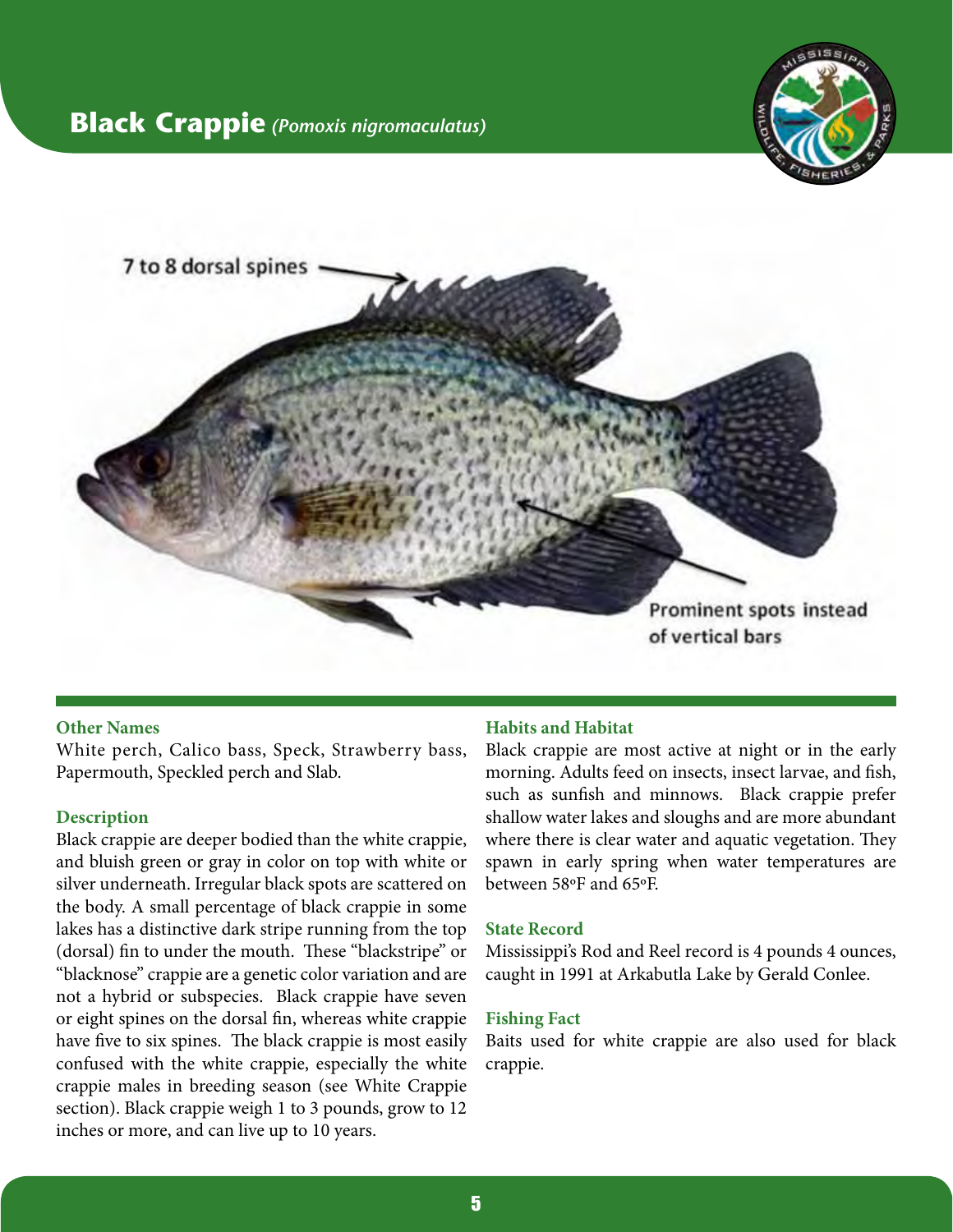## <span id="page-5-0"></span>**Magnolia Crappie**





#### **Other Names**

Blackstripe, Blacknose, Speck, Speckled perch.

#### **Description**

The Magnolia crappie is spawned in a fish hatchery and is a cross between a male black-striped black crappie and a female white crappie. The eggs are subjected to several thousand pounds of pressure resulting in the formation of three sets of chromosomes. The fish are sterile hybrids unable to reproduce.

#### **Habits and Habitat**

Habits and habitat are similar to white and black crappie.

#### **State Record**

The current state record Magnolia crappie was caught by Tom Box from Lake Charlie Capps and weighed 3.46 pounds.

#### **Fishing Fact**

Since the Magnolia crappie are sterile, triploid hybrids, they are suitable for small lakes and ponds.



# **HITCHHIKERS!**

Prevent the transport of nuisance species. Clean all recreational equipment. www.ProtectYourWaters.net

#### When you leave a body of water:

- . Remove any visible mud, plants, fish or animals before transporting equipment.
- Eliminate water from equipment before transporting.
- Clean and dry anything that comes into contact with water (boats, trailers, equipment, clothing, dogs, etc.)
- . Never release plants, fish or animals into a body of water unless they came out of that body of water.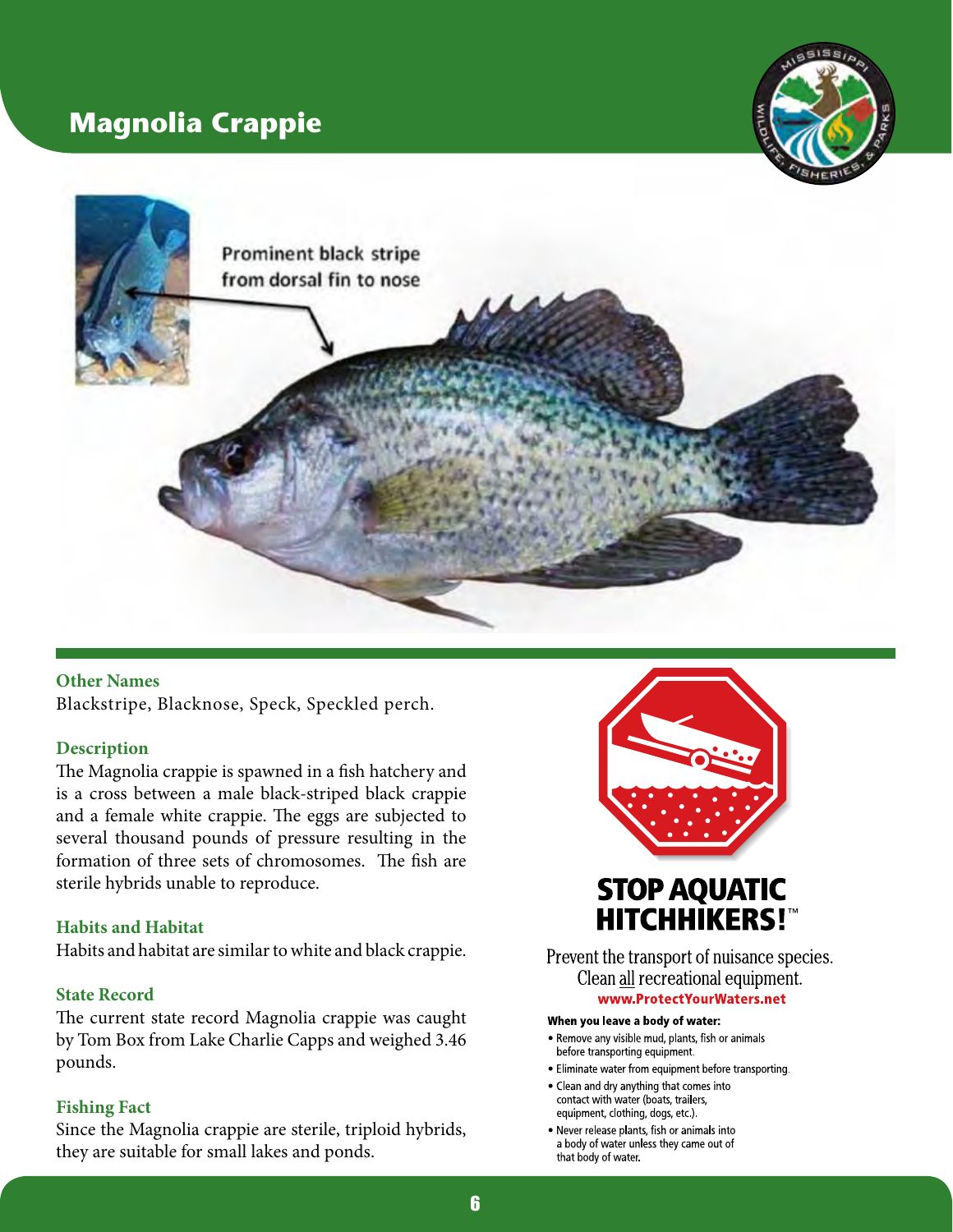### <span id="page-6-0"></span>**Largemouth Bass** *(Micropterus salmoides)*





#### **Other Names**

Green trout, Bigmouth bass, Bucketmouth bass, and Hog.

#### **Description**

There are two subspecies of largemouth in Mississippi waters. The northern largemouth bass, Micropterus salmoides salmoides, is native to Mississippi. The Florida largemouth bass, Micropterus salmoides floridanus, has been introduced into many Mississippi lakes. Largemouth bass are usually green with dark blotches that form a horizontal stripe along the middle of the fish on either side. The underside ranges in color from light green to almost white. Their upper jaw extends far beyond the rear margin of the eye. Largemouth bass can reach weights greater than 10 to 15 pounds, with females growing larger and faster than males. Largemouth bass can reach lengths greater than 26 inches. Largemouth females can live up to 10 to 12 years with males living between five and seven years.

#### **Habits and Habitat**

Adults feed almost exclusively on other fish, insects, and large invertebrates such as crayfish. Largemouth bass seek protective cover such as logs, vegetation, rocks, and even man-made structures. They prefer slow moving water but will survive in a variety of habitats including streams, rivers, lakes, and reservoirs. Spawning occurs in spring when water temperatures are from 60ºF to 75ºF. Males build the nests next to areas having brush piles, near underwater logs, or in areas under overhanging tree limbs. The male cares for the nest, protecting it from predators and keeping the eggs fanned until the eggs hatch. He also guards the young for a week or more after the hatch.

#### **State Record**

Mississippi's Rod and Reel record is 18.15 pounds, caught in 1992 in Natchez State Park Lake by Anthony Denny.

#### **Fishing Fact**

Spring through fall is a great time to fish for largemouth bass with best success usually occurring during the evenings or mornings using minnows, artificial baits, and even frogs. The largemouth bass is also Mississippi's state fish.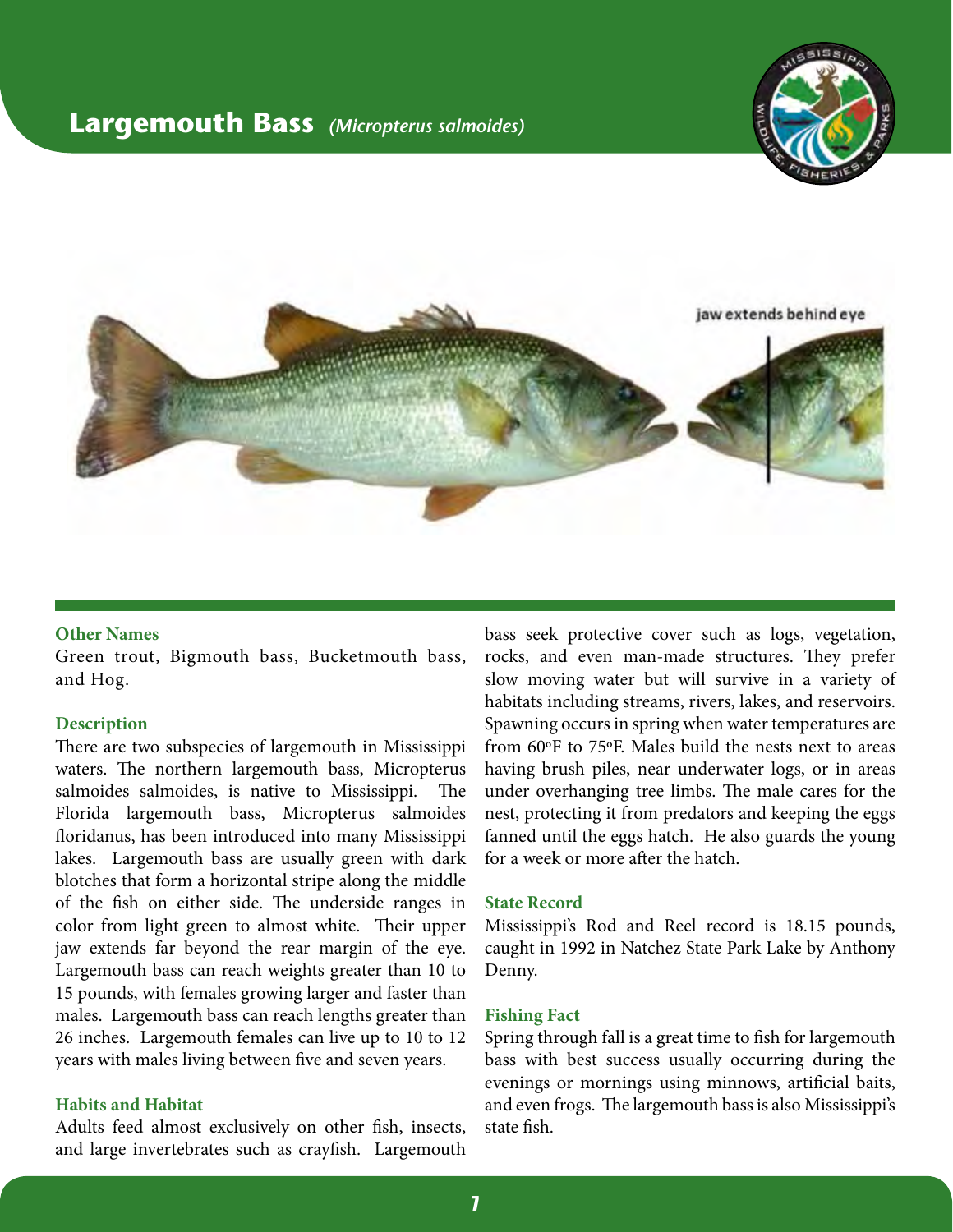### <span id="page-7-0"></span>**Spotted Bass** *(Micropterus punctulatus)*





#### **Other Names**

Kentucky bass, Diamond bass, Creek bass, Red-eye bass, and Spot

#### **Description**

Spotted bass are slender with rows of dark spots on the lower sides. These spots form horizontal streaks. Spotted bass also have a stripe along the middle of each side that form diamond-shaped blotches. The back of these fish is a dark mottling against an olive green color. The top and sides of these fish are dark, but the underside of the body is white. Spotted bass can reach lengths of 24 inches but are usually smaller with maximum size less than either largemouth or smallmouth bass. These fish usually live no more than six years. Females tend to live longer and grow faster than males.

#### **Habits and Habitat**

The diet of spotted bass changes as the fish grow, changing from plankton, small aquatic insects, and small

crustaceans to larger aquatic and terrestrial insects, crayfish, and small fish. Spotted bass live in streams and rivers, preferring faster waters than largemouth bass. They have adapted very well to reservoirs, and are often found around rocks or rip-rap. These fish spawn in mid-April through June. Spawning occurs in water temperatures of about 63ºF to 78ºF. Female and male spotted bass are mature at the age of two years. Spotted bass like other bass are nest spawners. The males build nests and guard the nests until the eggs hatch.

#### **State Record**

Mississippi's Rod and Reel record is 8 pounds 2 ounces, caught in a farm pond in 1975 by S. R. Grantham.

#### **Fishing Fact**

Spinner baits, jigs, crank baits, plastic worms, and live worms are popular for landing a spotted bass.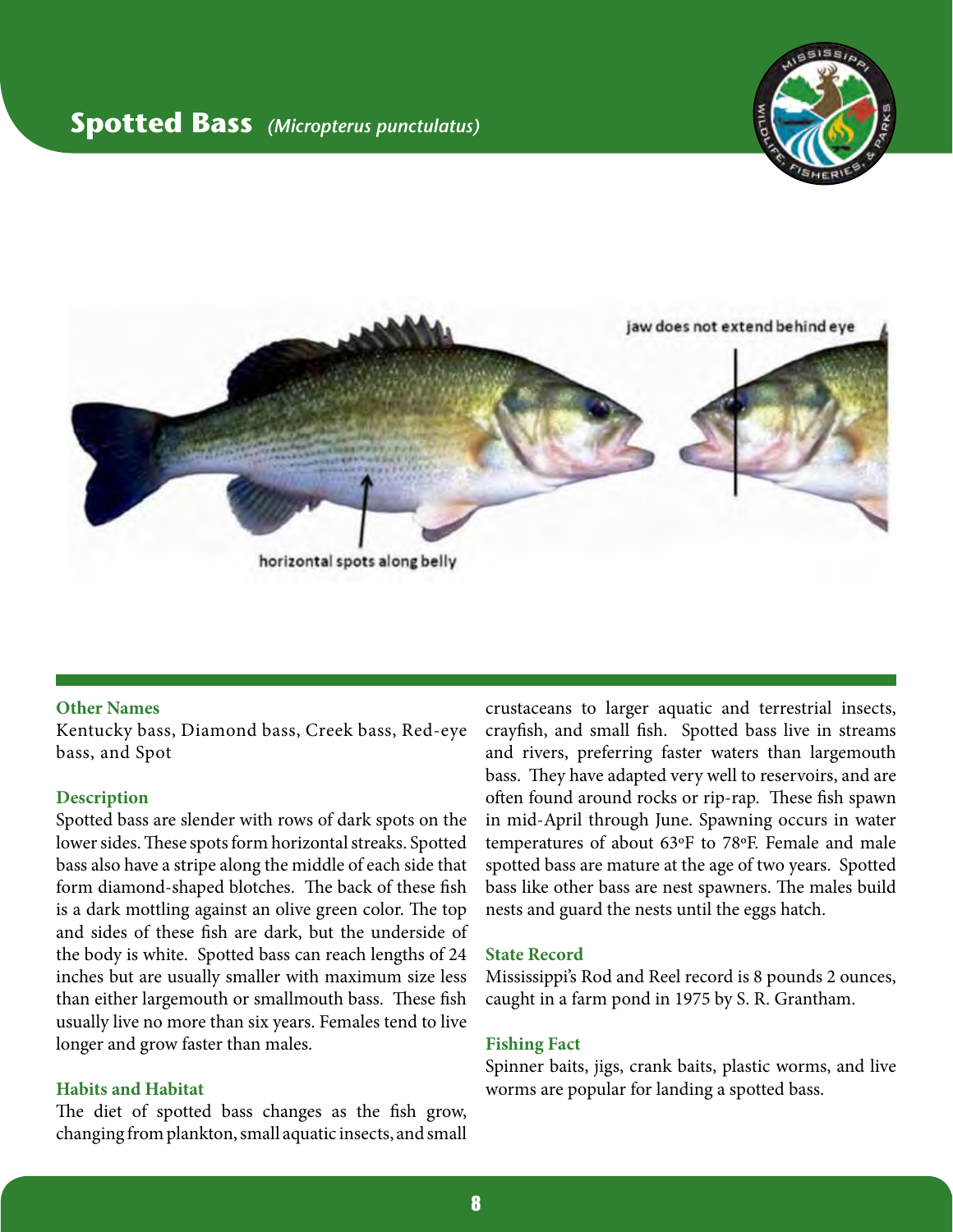### <span id="page-8-0"></span>**Smallmouth Bass** *(Micropterus dolomieu)*





#### **Other Names**

Brown bass, Brownie, Bronze back, and Smallie.

#### **Description**

These bass are slender with a projecting lower jaw and an upper jaw that never extends further back of the eyes. Cheeks display at least three dark lines, but no dark lateral line appears on the side. Smallmouth bass are an olive green or a brown color on the head as well as the back area with the belly area a cream or white color. The sides are yellowish green with bronze vertical markings, and dark brown markings are seen down both sides of the head. Smallmouth can reach lengths of over 24 inches and weights of almost 8 pounds.

#### **Habits and Habitat**

Smallmouth bass prefer cool streams as well as clear, cool reservoirs and lakes with rock or gravel bottoms. In Mississippi, smallmouth bass are only found in the Tennessee River and Bear Creek systems, especially

Pickwick Lake. The diet of smallmouth bass changes as they grow, changing from plankton, small aquatic insects, and small crustaceans to larger aquatic and terrestrial insects, crayfish, and small fish. Spawning occurs during the spring (April – May) with water temperatures around 60ºF to 78ºF. Smallmouth bass construct nests in gravel and also under tree roots and stumps. Males can spawn with different females, and males guard the nests after spawning and immediately after hatching occurs.

#### **State Record**

Mississippi's Rod and Reel record is 7 pounds 15 ounces, caught by Thomas Wilbanks in Yellow Creek (Pickwick Lake) in 1987.

#### **Fishing Fact**

Crank baits, jigs, minnows, or crayfish (artificial or natural) are excellent baits to use when trying to catch smallmouth bass.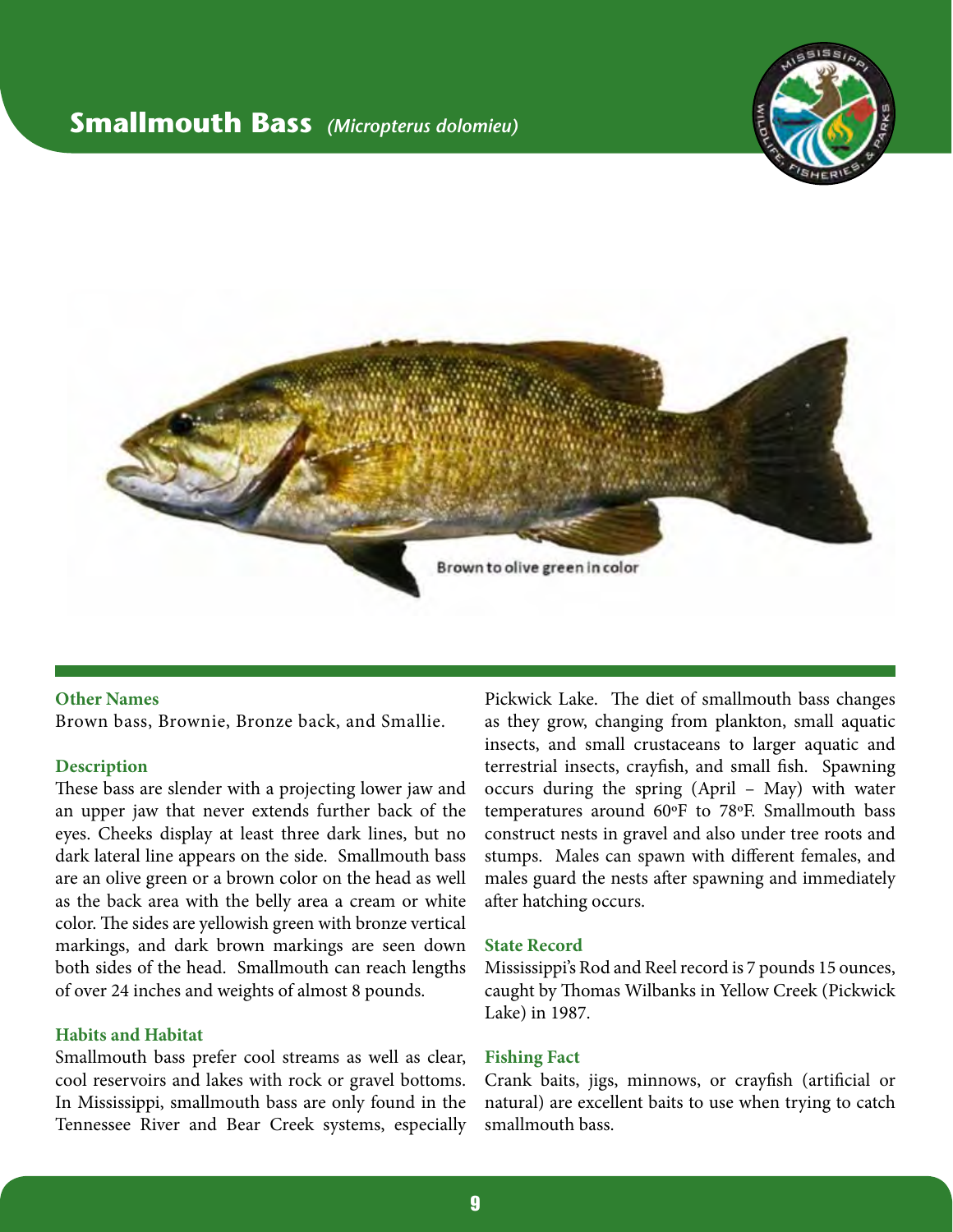### <span id="page-9-0"></span>**Redear Sunfish** *(Lepomis macrolophus)*





#### **Other Names**

Chinquapin, Shellcracker, Stump knocker, Government bream, Cherry gill.

#### **Description**

Redear have an elongated body, small mouth, and pointed snout. Redear are dark olive with yellow on their sides and belly. These fish are identified by a distinctive red edge (in males) or orange edge (in females) on the gill cover (ear flap). The red margin on the "ear flap" is where they get their name. Redear usually weigh less than 1 pound but can weigh over 4 pounds and reach lengths of 14 inches. These fish usually live between five and six years but can live as long as nine years.

#### **Habits and Habitat**

Redear feed on the bottom for snails and clams as well as insects, insect larvae and crustaceans. Reach down their mouth into their throat with your pinky and you'll

discover the crushers they use to crunch up snail and clams shells. Because of their feeding habits, they are usually larger than bluegill in the same waters. They prefer clear quiet waters with abundant vegetation. Spawning occurs in spring and early summer in water temperatures near 70ºF. Redear normally only spawn once each year, whereas bluegill may spawn multiple times a year. Redear construct nests close together when spawning.

#### **State Record**

Mississippi's Rod and Reel record 3.33 pounds, caught by James K. Martin at Tippah County Lake in 1991.

#### **Fishing Fact**

Fishing on the bottom using natural baits such as earthworms and grubs is an effective way to fish for redear. They are less likely to take artificial baits than other sunfish.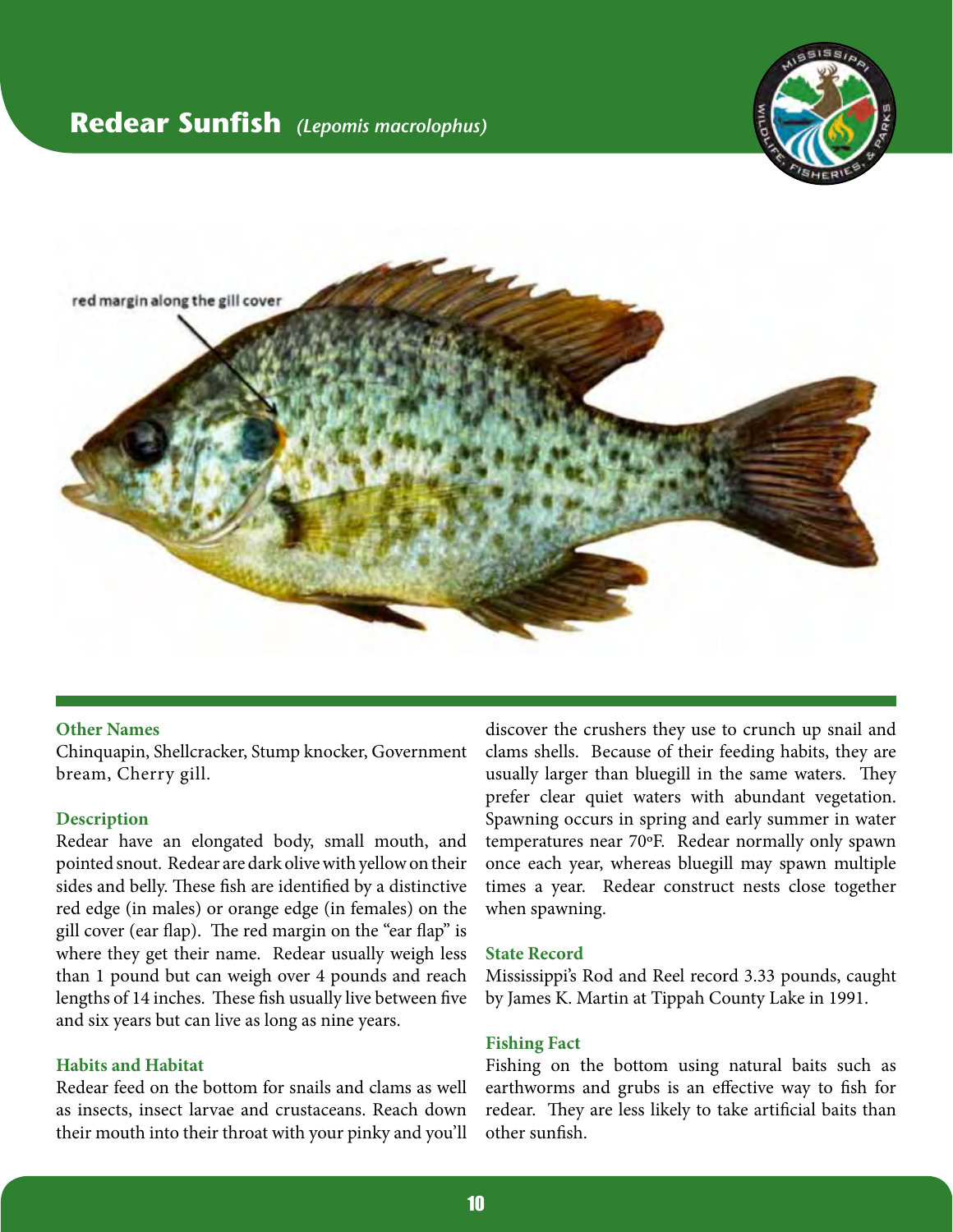

<span id="page-10-0"></span>

#### **Other Names**

Bream (Brim), Coppernose, Copperhead, Bull bream, Blue sunfish, and Blue joe.

#### **Description**

Bluegill are deep bodied. They are dark olive green with a distinctive black spot on the dorsal fin and intense colors on breeding males. The sides are a blue or silver color with vertical bars and the belly is yellow, silver, or white. The coppernose bluegill is a Florida subspecies whose fins have whitish margins and whose head displays a copper patch. These bluegill are stocked in smaller impoundments in the southern and central portions of the state. Bluegill usually weigh between 1/2 to 1 pound but some catches have been over 3 pounds. Bluegill can live up to seven years.

#### **Habits and Habitat**

These fish prefer vegetated waters of shallow lakes and ponds, feeding on insect larvae. Spawning begins when water temperatures reach around 65ºF and these fish often spawn multiple times during the summer. Bluegill are community spawners with nests located close together. Nests are not located in heavily vegetated areas. Males will compete for a site, sweeping away sand and exposing coarse gravel.

#### **State Record**

Mississippi's Rod and Reel record is 3.45 pounds, caught by Gerald E. Thurmond in a farm pond in 1995.

#### **Fishing Fact**

Even small bluegill can put up a scrappy fight. Crickets, earthworms, and small artificials (spinners and flies) are excellent baits for bluegill.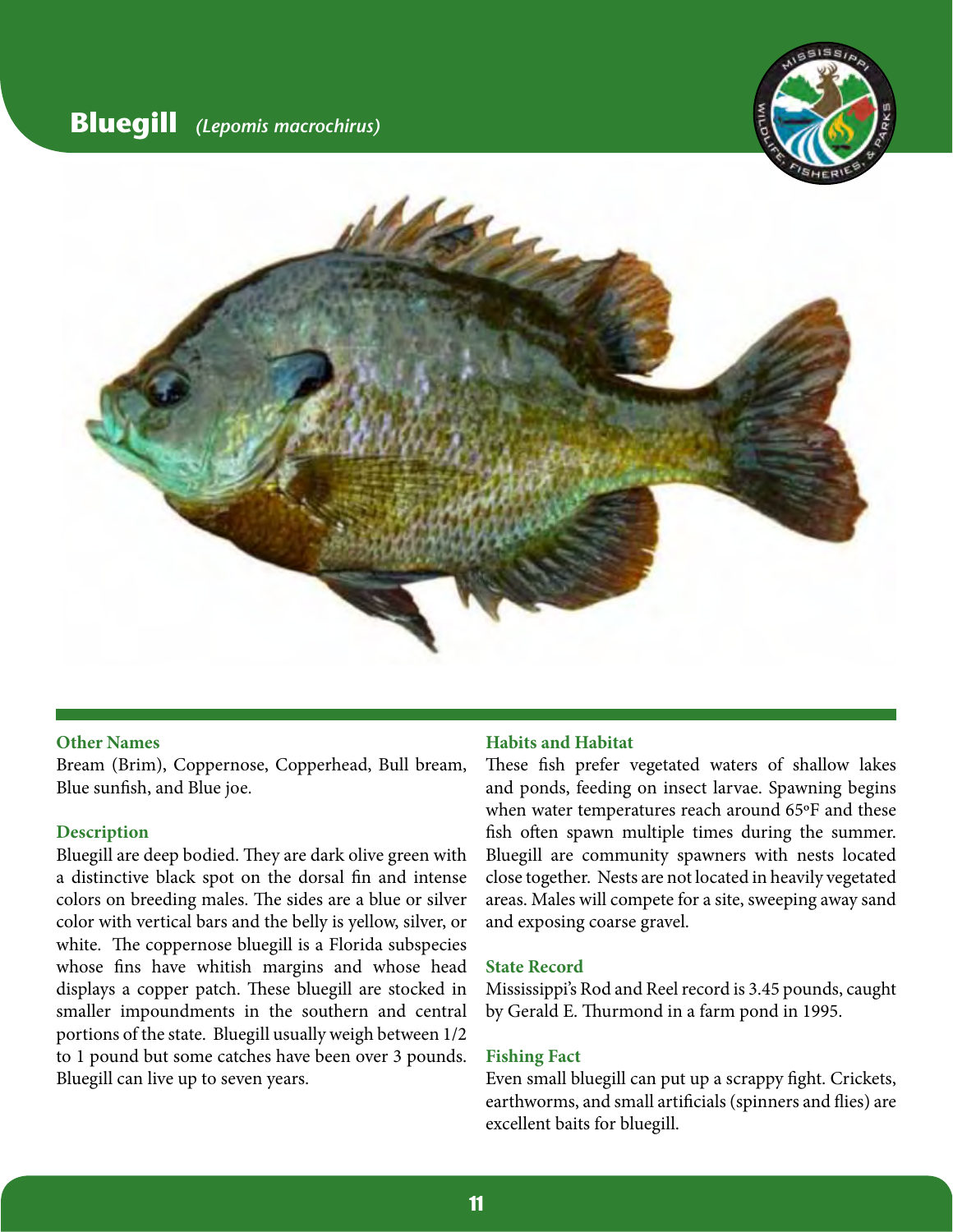### <span id="page-11-0"></span>**Warmouth** *(Lepomis gulosus)*





#### **Other Names**

Bigmouth, Goggle eye, Indian fish, Warmouth bass, Wide mouth, and Stump knocker.

#### **Description**

Warmouth are robust, blotchy sunfish with the upper jaw extending back behind the pupil. The back of the warmouth is a dark brown color that will sometimes have a hint of olive. The sides have vertically striped bars displaying specks of gold or green; colors are more intense during the breeding season. The belly is a combination of white, yellow, and orange. Warmouth can grow up to 11 inches in length. They usually weigh less than a pound, but can grow larger.

#### **Habits and Habitat**

Warmouth feed on crawfish, crabs, small fish, insects, and insect larvae. Most feeding takes place at dusk, at dawn, or at night, with very little activity in the middle of the day. These fish are usually found in ponds, reservoirs,

and slow moving vegetated streams. They are found near stumps and heavily vegetated areas. They are more common in dark, acidic, "swampy" waters. Like other sunfish, warmouth are nest spawners. Males build nests in areas with heavy cover. Spawning takes place between May and August when water temperatures reach about 70ºF. Many anglers consider the warmouth a popular sport fish. These fish do not appear to overpopulate small waters and do not show signs of stunted growth as other sunfish do.

#### **State Record**

Mississippi's Rod and Reel record is 1 pound 8 ounces caught by Lillian Morris in Black Creek in 1979.

#### **Fishing Fact**

Warmouth are often caught by anglers fishing for bluegill or crappie in shallow water with crickets, worms, or minnows. With their large mouths, they often hit bass lures.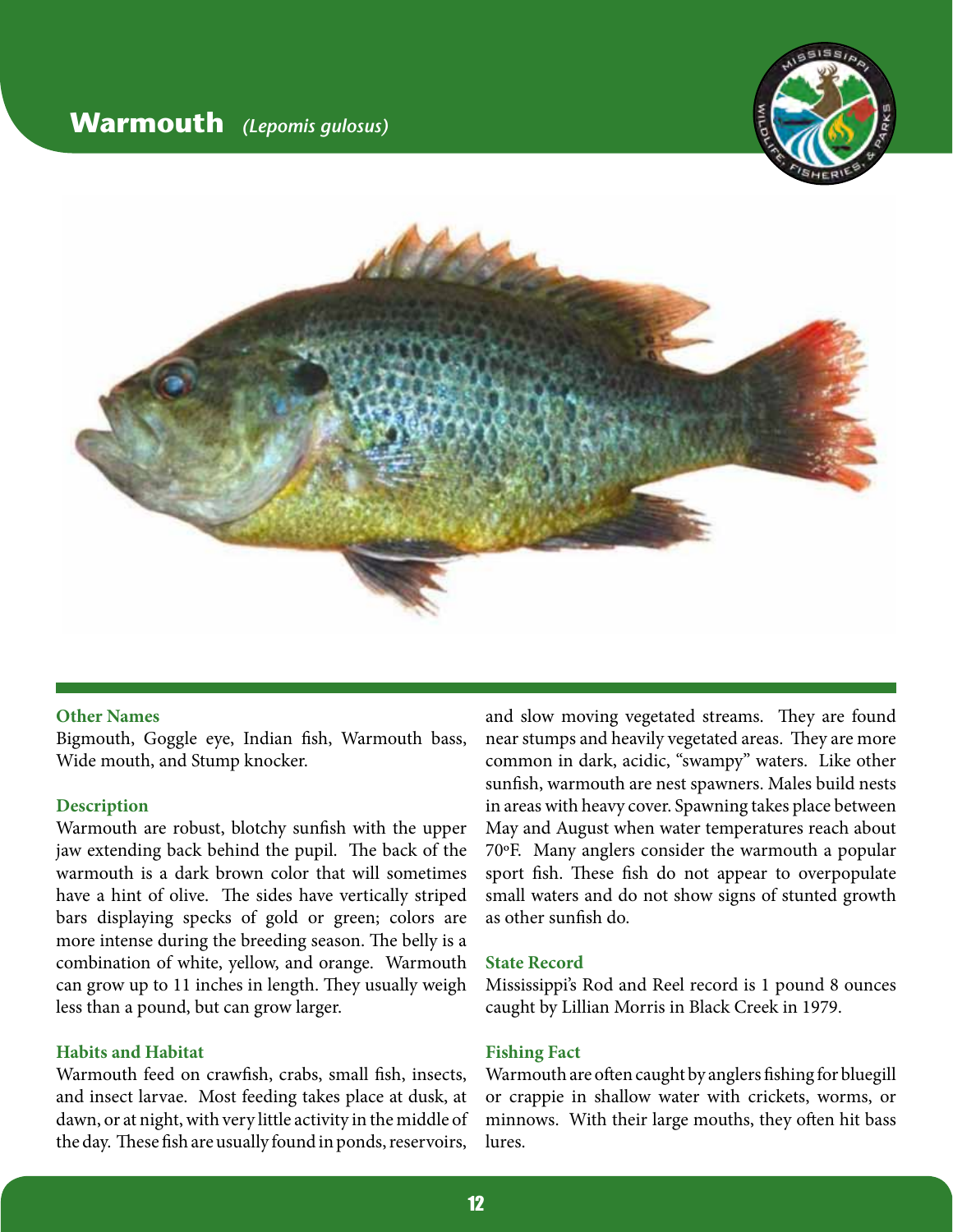### <span id="page-12-0"></span>**Green Sunfish** *(Lepomis cyanellus)*





#### **Other Names**

Goggle eye, Pool perch, Green perch, and Pond perch.

#### **Description**

Green sunfish are shallow-bodied sunfish with a fairly large mouth. Their back is brownish gray to olive, the sides are a lighter green or slate with light blue or emerald flecks, and the undersides of the head and body are bright yellow or yellow-orange. Their cheek is marbled with iridescent blue-green markings. Their average length is 4 inches and they range between 2 to 8 inches in length.

#### **Habits and Habitat**

Green sunfish are able to tolerate a wide range of environmental conditions and are found in streams, oxbow lakes, reservoirs, and ponds. Green sunfish nest in shallow water colonies where nests are often closely packed. Spawning occurs in late spring, when water temperatures rise above 70°F, and may continue throughout the summer. Adults feed on insects and small fish. Because of their enormous spawning potential, green sunfish often overpopulate small lakes

and ponds. Small green sunfish often swim from lakes and streams up very shallow, running water after heavy spring rains to colonize new waters, often showing up in new ponds, giving the impression they were "rained in" or "came in on bird feet". They may establish a population early in new ponds and may eat stocked bass and bluegill fingerlings. Green sunfish are often caught fishing for other sunfish, but are usually too small to be of much interest.

#### **State Record**

The state record is 1.26 pounds, caught by Craig Jones in 1986.

#### **Fishing Fact**

Green sunfish are commonly used as live bait on trotlines, set hooks, and jugs for catfish. Hybrids between a female green sunfish and a male bluegill ("hybrid bream") often are stocked in small ponds as a put-and-take fishery. These hybrids may be fertile, despite claims to the contrary, and will back-cross to less desirable hybrids in a few years.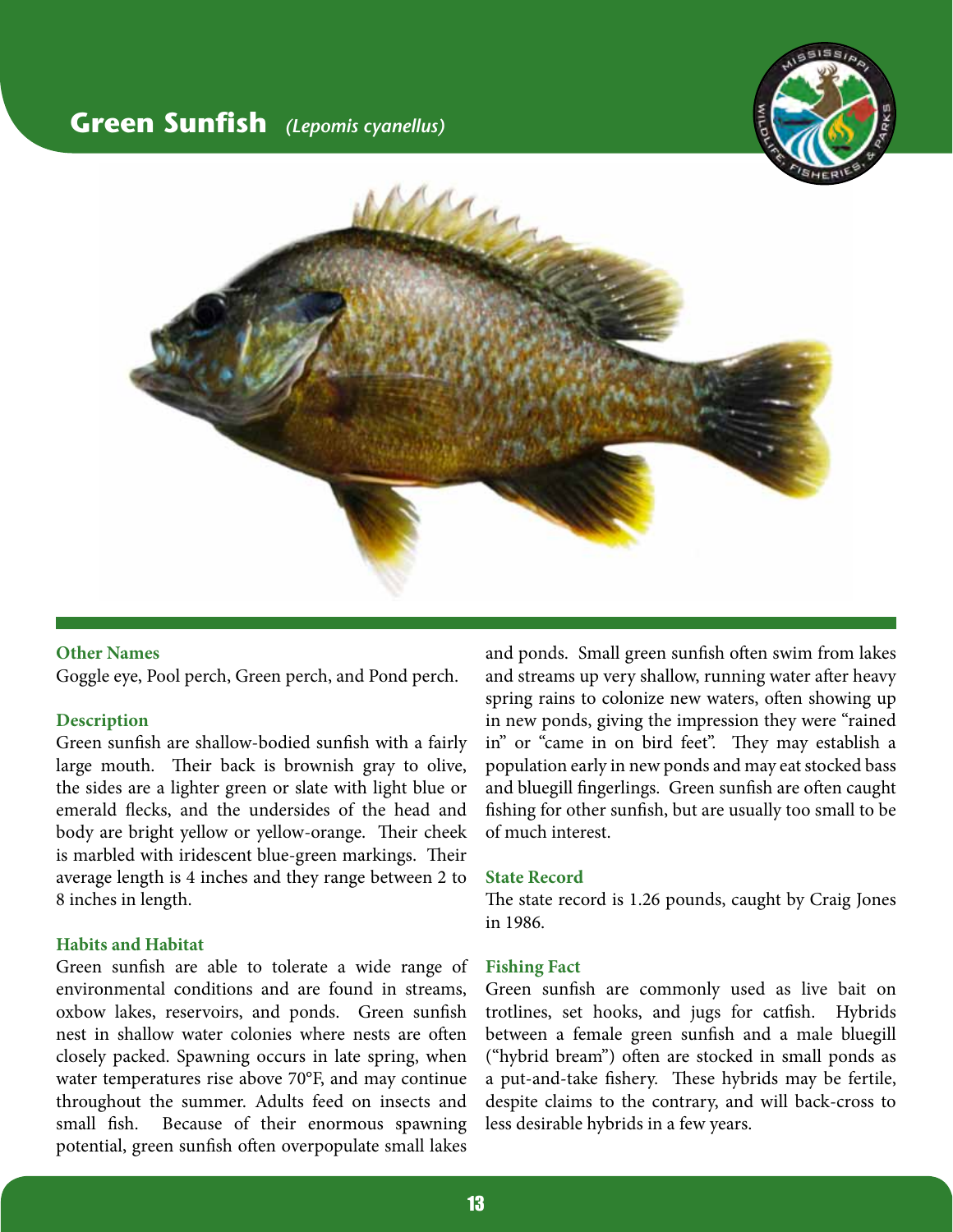### <span id="page-13-0"></span>**Longear Sunfish** *(Lepomis megalotis)*





#### **Other Names**

Creek perch, Red belly, Big-eared sunfish, Tobacco box, and Pumpkinseed.

#### **Description**

The top portion of the longear's body ranges from brown to olive green. Fins are also an olive green color with traces of orange and red. Longear sunfish have a red belly and breast area and blue stripes. Additional colored markings are seen on the body. Longear sunfish have a long gill flap, which is black and edged in white. The colors in males will be more brilliant during breeding and are one of our most beautiful fish. Longear sunfish are normally small but can reach lengths of 7 inches. These fish can live up to 6 years.

#### **Habits and Habitat**

These fish normally inhabit small streams and creeks but are also found in reservoirs and oxbow lakes. Their main food source are insects and small fish. Spawning takes place in shallow waters in a period ranging from the later portion of spring into the early portion of summer. Longear are nest spawners with nests located close together.

#### **State Record**

Mississippi's Rod and Reel record is 0.21 pounds, caught by Patton Guest in Fresh Water Lake in 2009.

#### **Fishing Fact**

Longears are usually caught fishing for other sunfish, but most are too small to be of much interest. The largest longears are found in fertile Delta oxbows. Small poppers and many different types of bait like crickets can be used to catch longear.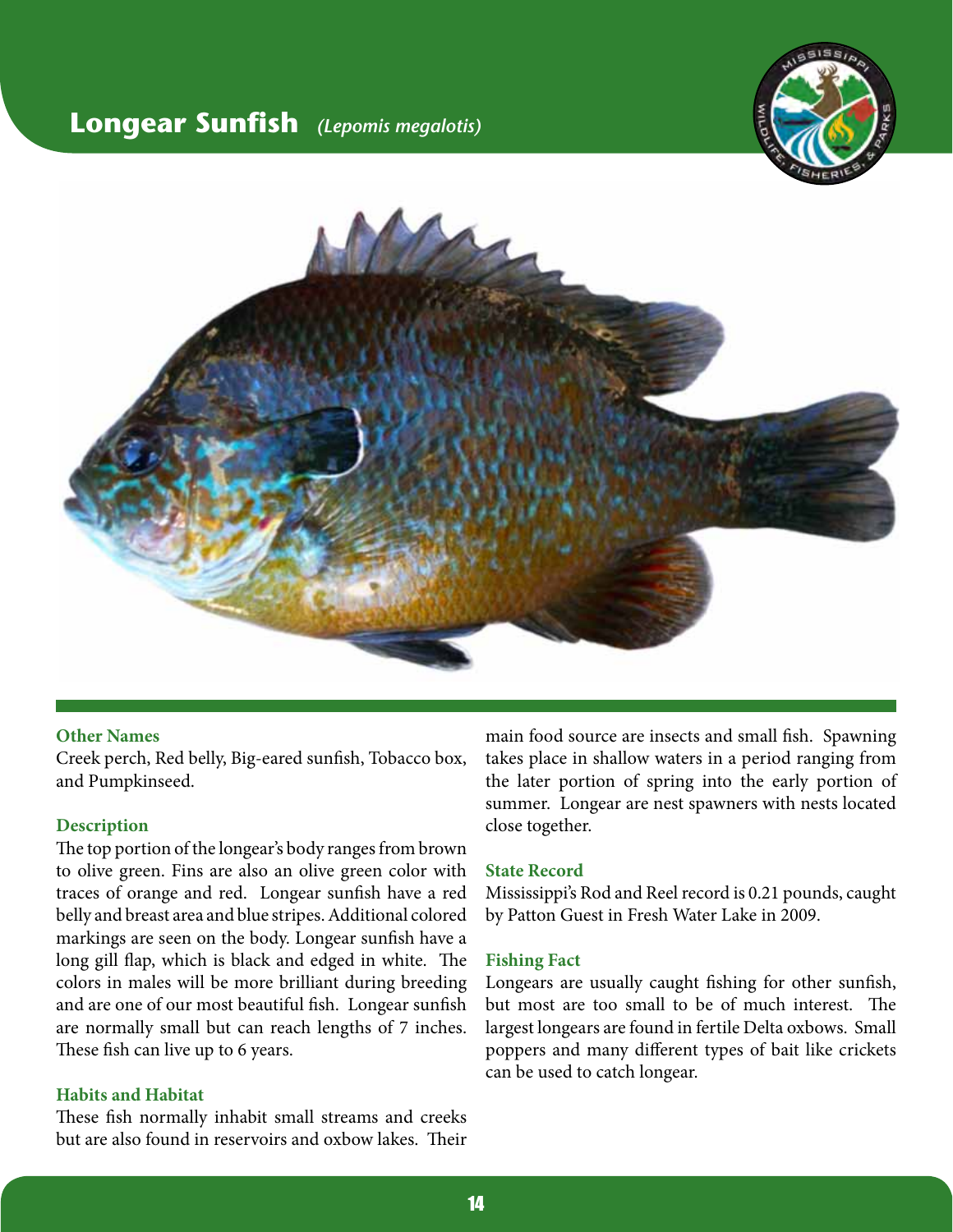

<span id="page-14-0"></span>

#### **Other Names**

Sand bass, Barfish, Stripe, Silver bass, and Striped bass.

#### **Description**

White bass are deep bodied with an arched back and a lower jaw that projects further than the top jaw. White bass are often confused with small striped bass. The white bass is a bluish gray on the back with white in the belly area, and both of the silvery sides have between four and seven dark lateral stripes. These fish usually weigh between 1 and 3 pounds but can reach weights of 7 pounds. White bass typically do not live more than 5 years.

#### **Habits and Habitat**

Although they will eat insects, white bass feed mostly on gizzard and threadfin shad. These bass, which are a

popular sport fish, can be found in the Mississippi River and oxbow lakes along the river. White bass are native to large rivers but are also found in reservoirs. They typically move upstream into rivers and streams when spawning. Water temperature for spawning is between 62ºF and 68ºF (usually between March and May). Prior to spawning, white bass form large schools and migrate upstream.

#### **State Record**

Mississippi's Rod and Reel record for the white bass is 5 pounds 6 ounces, caught by William Mulvhill in the Grenada Reservoir Spillway in 1979.

#### **Fishing Fact**

Jigs, spinners, crank baits (small and medium) and minnows are popular lures used for white bass fishing.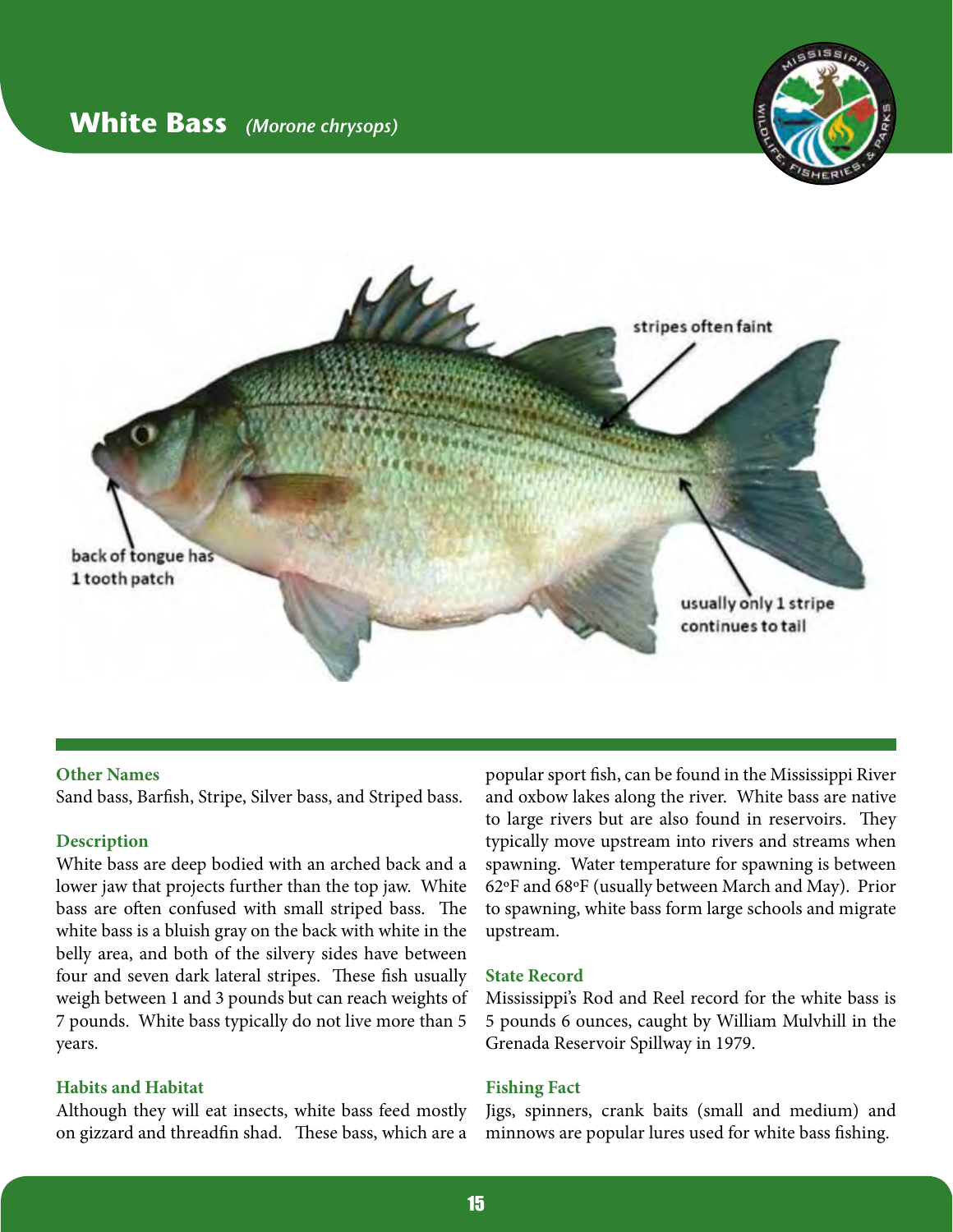### <span id="page-15-0"></span>**Striped Bass** *(Morone saxatilis)*





#### **Other Names**

Rock fish, Stripe, Greenhead, Striper, and Sea-run.

#### **Description**

Striped bass are laterally compressed, elongated fish with large mouths. The back is olive green or blue-green with a white belly. The sides have up to nine dark lateral stripes against a silver or silvery-blue background. They can be distinguished from white bass by having several stripes extending to the tail, two tooth patches on the back of the tongue, a torpedo shaped body, and normally a larger size. These fish usually weigh between 5 and 15 pounds but can weigh up to 60 pounds or more with fish living in reservoirs growing faster than those in rivers. Striped bass can live up to 12 years.

#### **Habits and Habitat**

Striped bass feed on insect larvae, shrimp, small crustaceans, and fish, particularly shad. These bass live

in freshwater streams, reservoirs, and coastal drainages. Striped bass prefer cooler water, especially larger striped bass. Because of this, stripers typically don't do well in Mississippi reservoirs. These fish will spawn as early as February or as late as April when water temperatures reach about 57ºF to 70ºF.

#### **State Record**

The Mississippi Rod and Reel record weighing 37.8 pounds was caught in 1993 by T. Graves in the Bouie River.

#### **Fishing Fact**

Slab spoons, deep running artificial lures, and jigs (particularly chartreuse and white colors) are effective when trying to land a striped bass.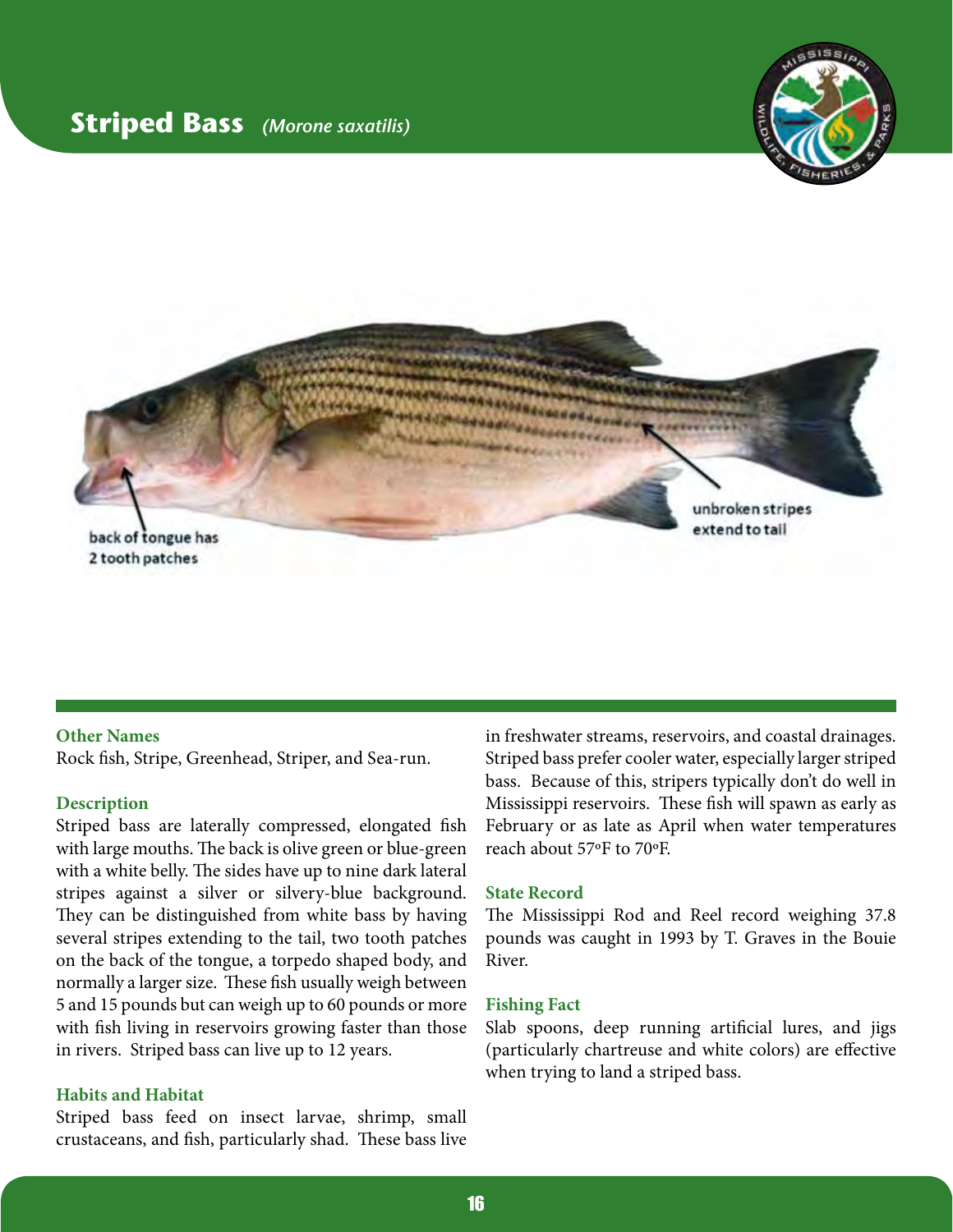### <span id="page-16-0"></span>**Hybrid Striped Bass** *(Morone saxitillis X Morone chrysops)*





#### **Other Names**

Sunshine bass, Cherokee bass, Wipers, and Hybrids.

#### **Description**

A cross between the female white bass and the male striped bass, hybrid striped bass rarely occur naturally in the wild but have been stocked throughout the State. Hybrid striped bass have broken horizontal lines that distinguish them from striped bass. Hybrids have a blue to dark bluish or blackish colored back, light colored sides, and white belly. These bass usually weigh between 5 to 10 pounds but can reach weights of 20 pounds. Hybrid striped bass can reach lengths of 17 inches or more. Hybrid striped bass usually live 5 to 6 years.

#### **Habits and Habitat**

Adults primarily feed on gizzard and threadfin shad. Hybrid striped bass are found in a variety of habitats from sandy, shallow areas to rocky areas near dams. Hybrids are more tolerant of warm water than striped bass and survive better in Mississippi lakes.

#### **State Record**

The Mississippi State Rod and Reel record is 17.8 pounds, caught in Lower Sardis Lake by Robert Fulce in 1991.

#### **Fishing Fact**

Anglers catch schooling hybrid bass on a variety of lures. Deeper holding fish can be caught by trolling crankbaits. These fish are often stocked to control shad populations in lakes and reservoirs and to provide an additional sport fish for anglers.

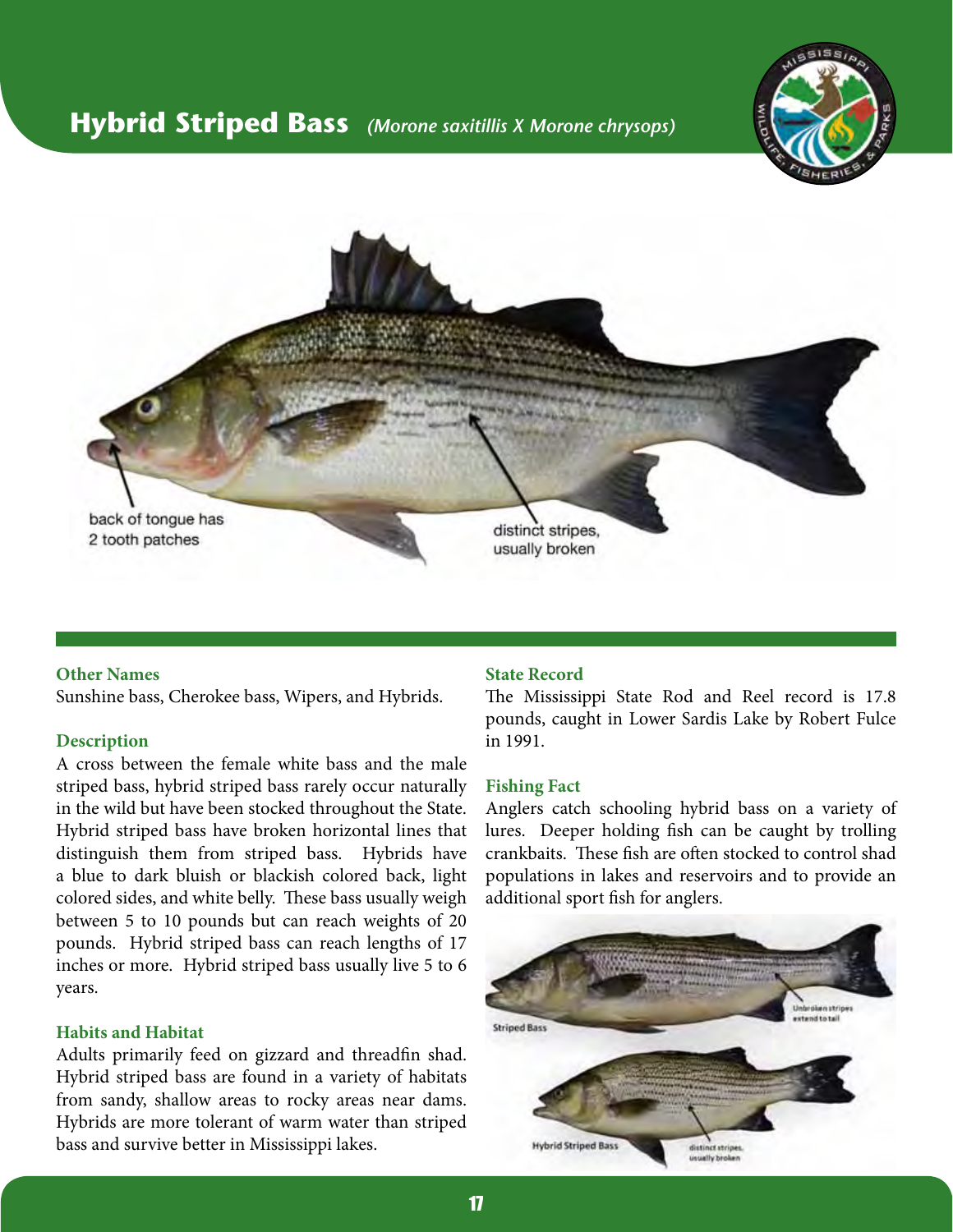### <span id="page-17-0"></span>**Yellow Bass** *(Morone mississippiensis)*





**Other Names** Rockfish, Streaker, and Yellow belly.

#### **Description**

Yellow bass are laterally compressed, deep bodied fish displaying dark stripes on the sides. These lateral stripes are similar to the white bass, but the stripes on the yellow bass are darker and broken above the anal fin. Yellow bass can also be distinguished from white bass by the absence of a tooth patch on the tongue. Its yellowish sides are the main reason for its name, even though the sides display dark brown or black lines. These fish can grow over 2 pounds, but yellow bass are usually small, which reduces its popularity as a game fish.

#### **Habits and Habitat**

The diet of Yellow Bass consists of other fish and insects and may include shrimp and crabs in coastal areas. These fish mostly live in oxbow lakes and rivers, and are also found in areas with abundant aquatic vegetation. Spawning takes place in April and May in shallow water when water temperatures are between 60ºF and 70ºF. They tend to overpopulate and stunt in smaller lakes and ponds.

#### **State Record**

The Mississippi Rod and Reel record for the yellow bass is 1.76 pounds and was caught by J. Hopper in 2010 in Pickwick Lake.

#### **Fishing Fact**

Use lures and baits that resemble small insects, minnows, small shad, small Sunfish, insects and insect larvae. However, minnows are the best bait to use on yellow bass, though they are very effective at catching other fish as well.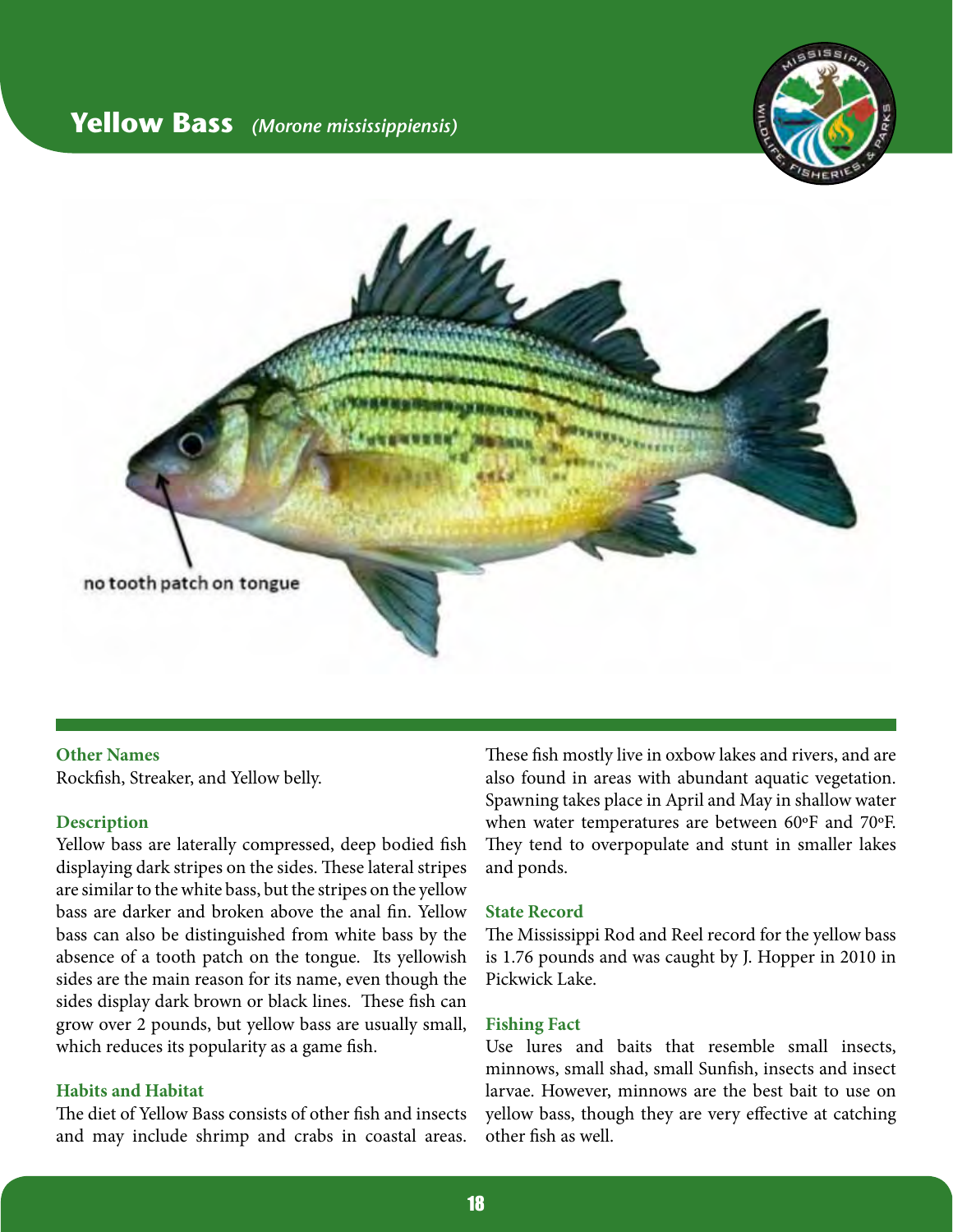

<span id="page-18-0"></span>

#### **Other Names**

Yellow pickerel, Marble eye, Glass eye, and Jack fish.

#### **Description**

The name reflects its large, glossy eyes. Walleye have a slender body and a mouth full of sharp teeth. These fish are golden yellow or greenish brown with dark blotches and a white belly. A white area on the lower lobe of the tail distinguishes it from its smaller cousin, the sauger. Walleye are usually between 14 and 28 inches long but can reach lengths of over 30 inches. Females grow larger than males. Walleye can reach weights of up to 10 pounds but can grow to 25 pounds. Walleye usually live 5 to 8 years but can live up to 10 or even 20 years.

#### **Habits and Habitat**

Walleye typically feed and spawn at night. These fish feed on insects and crayfish in rocky areas. However, the walleye's most common source of food is fish, primarily gizzard and threadfin shad. In Mississippi, these fish are found mainly in the Tennessee Tombigbee

Waterway and its tributaries. Walleye spawn in shallow water with rocky substrate when water temperatures are between 48ºF and 56ºF. This occurs in March. The Southern Walleye (Gulf Coast Walleye) is unique to the Mobile River Basin. It is genetically different from the northern strain of walleye. Southern Walleye are a "Species of Concern" because of habitat alterations.

#### **State Record**

The Mississippi Rod and Reel record for walleye is 9.66 pounds, caught by Clayton E. Hobbs in the Tennessee River (Iuka) in 1985.

#### **Fishing Fact**

Walleye are excellent sport fish and are sought after for their white, flaky meat. Walleye are best caught at night during the winter and in early spring. Many are caught on trot lines. Effective baits to use when fishing for walleye are nightcrawlers, minnows, plugs, spinner combos, and jigs.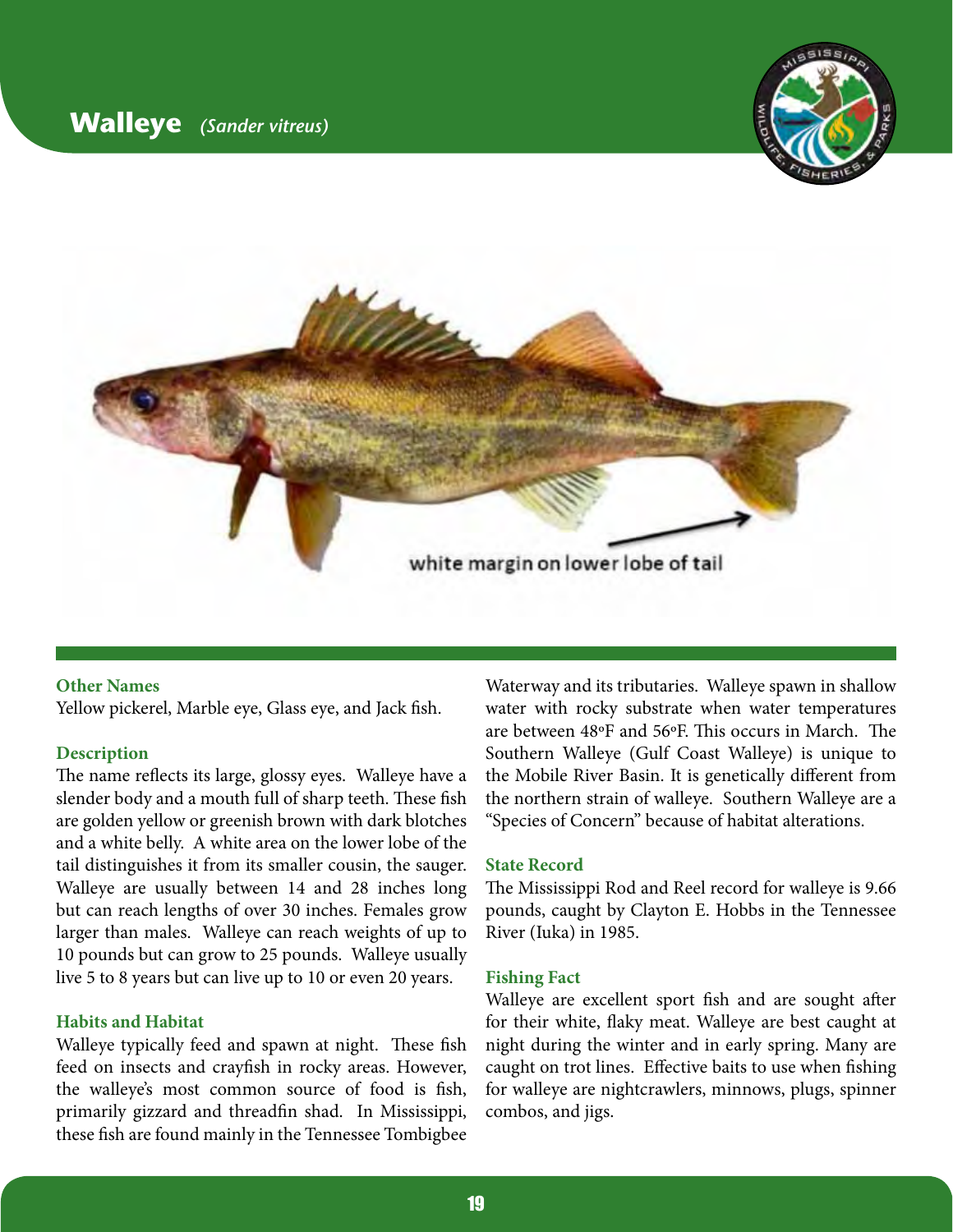### <span id="page-19-0"></span>**Chain/Redfin Pickerel** *(Esox niger)*





#### **Other Names**

Green pike, Duckbilled pike, Black pike, and Jack fish.

#### **Description**

These fish are long and slender with a long mouth and well-developed teeth. The lower jaw is longer than the snout. Chain pickerel have dark brown or green chainlike marks on the sides with a dark back. The snout is dark, and fins have a dusky coloring to them. Chain pickerel can weigh 2 to 10 pounds and can reach lengths of up to 31 inches. Chain pickerel can live up to 9 years in the wild with females growing faster and living longer than males.

#### **Habits and Habitat**

Adults feed mostly on crayfish and small fish like shad, sunfishes, and shiners. They feed mostly in the early

morning and late evening. They live in clear lakes and streams but prefer lakes with abundant aquatic vegetation. Chain pickerel spawn in vegetation as the sticky eggs attach themselves to the plants. Spawning takes place in late winter or early spring when water temperatures are between about 39ºF and 59ºF. Unlike some species chain pickerel do not guard the eggs after spawning.

#### **State Record**

The Mississippi Rod and Reel record weighing 6.25 pounds was caught in Bay Springs Lake by R. Boren in 1986.

#### **Fishing Fact**

Chain pickerel are often caught by anglers using the same artificial lures offered to largemouth bass.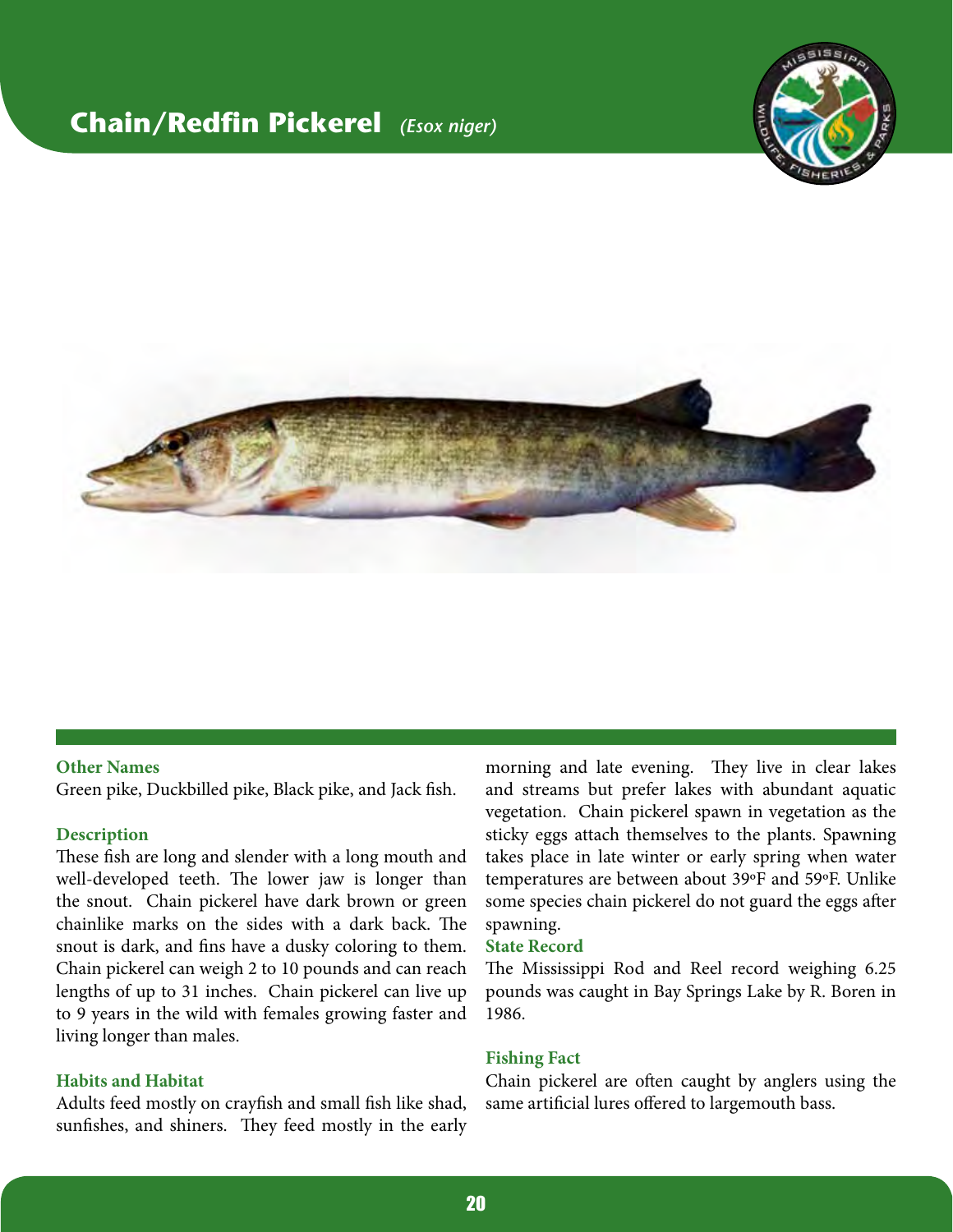### <span id="page-20-0"></span>**Channel Catfish** *(Ictalurus punctatus)*





#### **Other Names**

Fiddler, Willow cat, Speckled cat, Spotted cat, Government cat, and River cat.

#### **Description**

Channel catfish have elongated bodies with a whitish belly and olive or brown body. They have a deeply forked tail, barbels, and black spots on the sides and tail. Channel catfish can be distinguished from blue catfish by their rounded anal fin (versus straight in blue catfish) and the presences of dark spots on the body. These spots are often not present in large fish. Channel catfish typically weigh between 5 and 10 pounds but can reach weights of over 50 pounds. These fish can reach lengths of up to 50 inches. Channel catfish normally live at least 6 to 10 years but can live longer.

#### **Habits and Habitat**

Channel catfish feed on insect larvae, crustaceans, crayfish, and small fish such as gizzard shad and

minnows. These fish are active at night in streams, rivers, oxbow lakes, and ponds. Channel catfish spawn in late spring to early summer when water temperatures are between 60ºF and 75ºF. Channel catfish are raised commercially in the Delta and other areas in the state. Channel catfish are often stocked in small lakes and ponds. If too many are stocked in bass-bream ponds, the result is poor growth of all fish and muddy water from the feeding action of overabundant catfish.

#### **State Record**

Mississippi's Rod and Reel record is 51 pounds 12 ounces, caught by Tom Edwards at Lake Tom Bailey in 1997.

#### **Fishing Fact**

These fish can be caught in a variety of ways including hand grabbing, jugs, limblines, rod and reels, and trotlines. Best baits to use are liver, stink baits, cut fishes, and worms; they are rarely caught on artificials.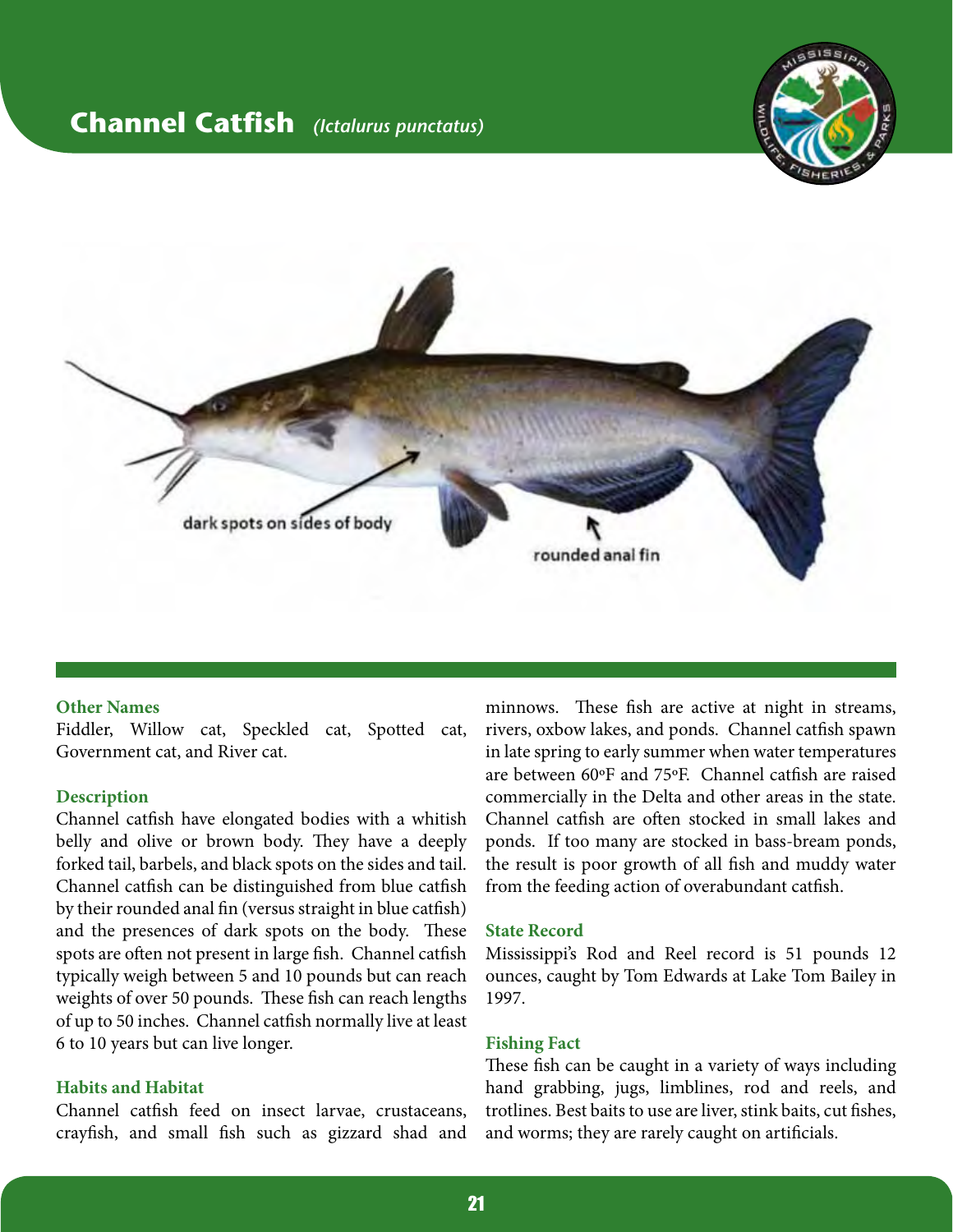### <span id="page-21-0"></span>**Blue Catfish** *(Ictalurus furcatus)*





#### **Other Names**

Great forktail cat, Blue channel, Humpback, White river cat, White sailor, Blue sailor, and Mississippi cat.

#### **Description**

Blue catfish are a somewhat robust catfish with a humped back. These fish have a deeply forked caudal fin. Larger mature fish are a dark blue color that fades into a white belly. Blue catfish can be distinguished from channel catfish by their straight anal fin (versus rounded in channel catfish) and the absence of dark spots on the body. These fish can commonly attain weights of 5 to 20 pounds but can reach lengths of over 5 feet and weigh up to 130 pounds. These fish can live over 20 years.

#### **Habits and Habitat**

Adults feed on smaller fish, various mollusks (mussels and clams), shrimp, crabs, crayfish, and aquatic insects. These fish are found in larger rivers, oxbow lakes, reservoirs, and brackish water near the coast.

#### **State Record**

The Mississippi Rod and Reel record is 95 pounds, caught by Dakota Hinson on the Mississippi River at Natchez in 2009.

#### **Fishing Fact**

Methods that anglers use to target blue catfish include hand grabbing, tight lining, trot lining, and jug fishing. Stink baits and worms used for channel cats are less likely to take blues than minnows or cut shad.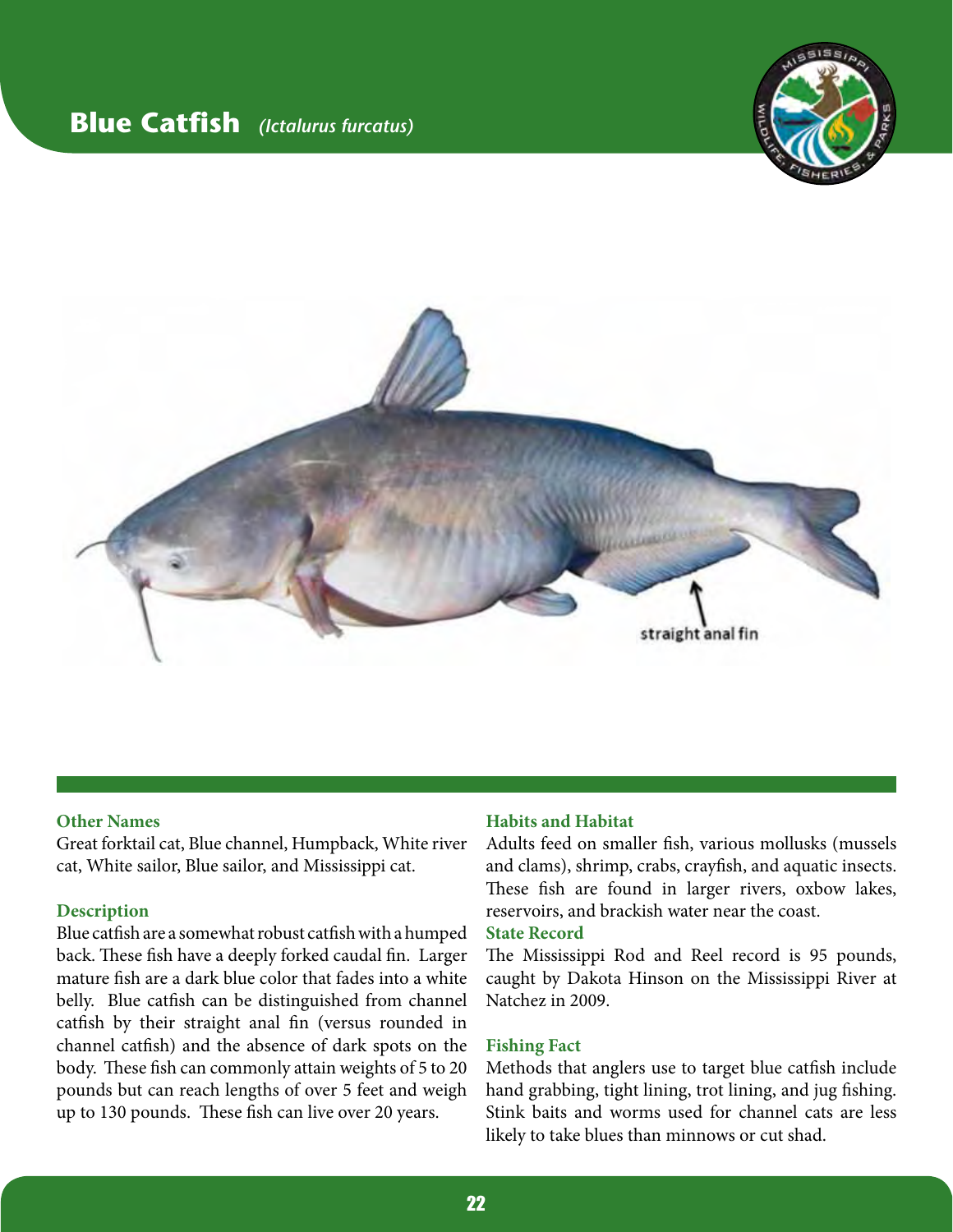### <span id="page-22-0"></span>**Flathead Catfish** *(Pylodictis olivaris)*





#### **Other Names**

Appaloosa cat, Shovelhead cat, Tabby cat, Willow cat, Spotted cat, and Yellow cat.

#### **Description**

Flathead catfish adults are full bodied fish with small eyes, a flat head, and a round caudal fin (tail). The lower jaw protrudes past the upper jaw. Flathead catfish are a mottled grey to an olive/tan color on the back. The belly is yellow or white in color. These fish can reach lengths of over 4 feet and weights of more than 90 pounds.

#### **Habits and Habitat**

Adult flatheads feed mostly on the bottom on crayfish and smaller fish such as darters, sunfishes, minnows, shad, and smaller catfish. Feeding and movement increase at night. Flathead catfish are normally found in deep pools of streams or rivers and are normally associated with underwater structure. They are often commonly found in oxbow lakes and reservoirs in Mississippi. Spawning begins in May and continues through July in

logs, holes, or depressions on the bottom when water temperatures reach about 72ºF to 75ºF. Males guard the nests even after eggs hatch. Tagging studies have shown flatheads are territorial and tend to stay in the same area. Flatheads should never be stocked in bass-bream ponds due to their voracious fish-eating habits. They will eliminate almost all but the very smallest bream from a pond..

#### **State Record**

Mississippi's Rod and Reel record is 77.7 pounds, caught by Matt Bingham in the Mississippi River in April 2012.

#### **Fishing Fact**

The use of trotlines, limb lines, rod-and-reel, and jugs with live bait, along with hand-grabbing, are all common methods of catching flathead catfish. Because of their size and good eating qualities, they are usually considered the trophy of the catfish clan.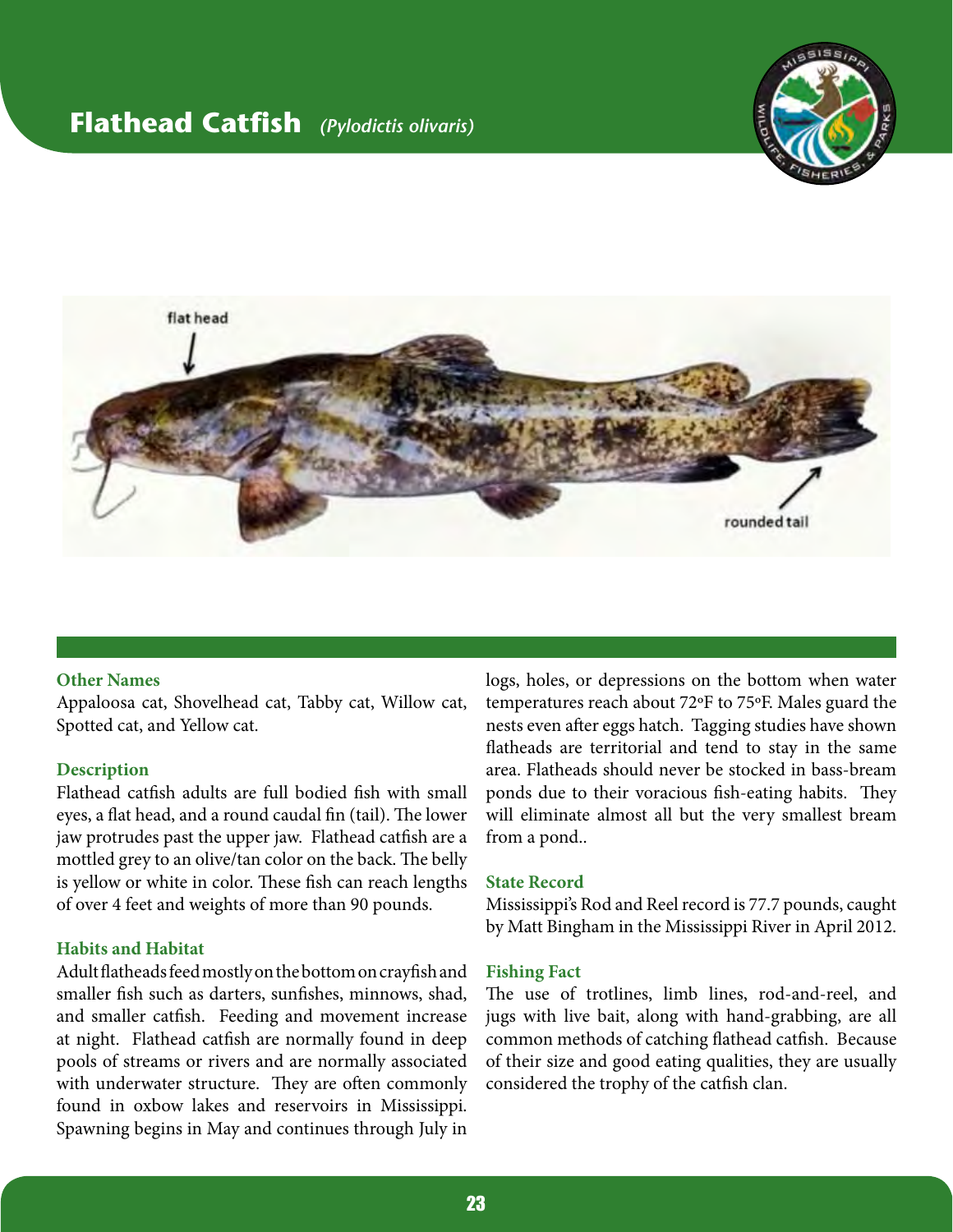### <span id="page-23-0"></span>**Black Bullhead** *(Ameiurus melas)*





#### **Other Names** Small bullhead, Mudcat, Smoothie and Polliwog.

#### **Description**

Black bullheads are full-bodied fish having small eyes and dark chin barbels. The upper jaw protrudes past the lower jaw. A mixture of black, yellow, and brown color the upper sides and back of these fish while the belly is a white color. These fish can reach lengths of over 20 inches and reach weights of 7 pounds or more, though most fish average less than a pound in weight.

#### **Habits and Habitat**

Adult black bullheads are bottom feeders, preying mostly on crayfish, aquatic insects, and fish. Black bullheads are found in streams, deep pools, and oxbow lakes. They are also found in reservoirs but do better in smaller water areas. Spawning for the black bullhead

varies starting from early spring lasting through the summer when water temperatures are 68ºF to about 72ºF. Unlike other fish, the female usually constructs the nests and will guard it first before the male, and continues to guard it after spawning takes place. Like green sunfish, bullheads often colonize new ponds from existing water bodies and overpopulate and compete with bass and bream.

#### **State Record**

Mississippi's Rod and Reel record is 5.56 pounds, caught by Harold Alexander in Sunrise Lake in 1988.

#### **Fishing Fact**

Black bullheads are generally not sought after by Mississippi anglers due to their small size, but these fish can be caught with worms or other natural bait in streams or small ponds.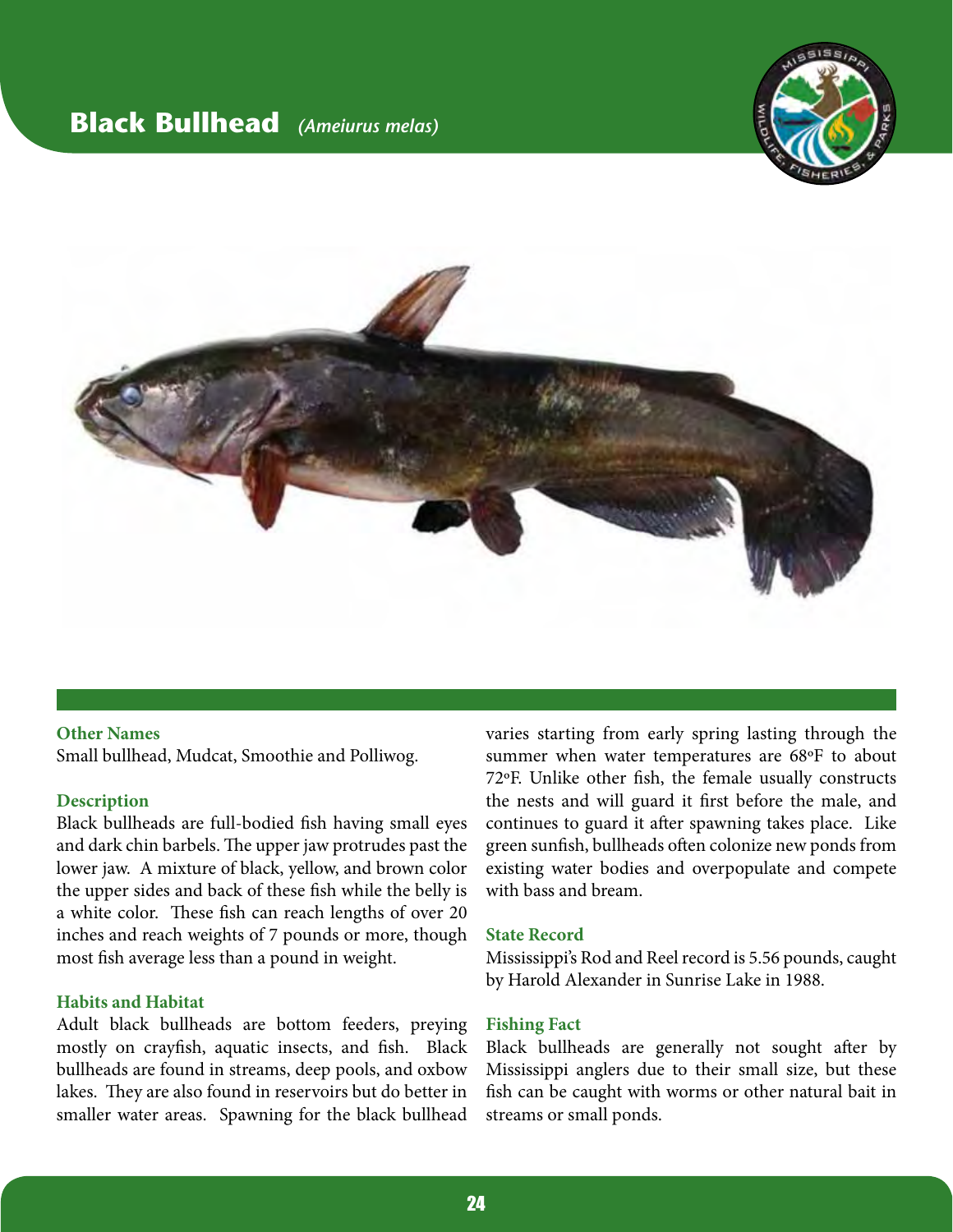### <span id="page-24-0"></span>**Yellow Bullhead** *(Ameiurus natalis)*





#### **Other Names**

Mudcat, Butter ball, Butter cat, Smoothie, Polliwog, Paper skin, and White whisker bullhead.

#### **Description**

Yellow bullheads are moderately robust fish having a rounded or square caudal fin. The chin area is white, including the barbels on the chin. The back and sides of yellow bullheads are usually yellow to yellow-brown in color as their name implies. Compared to the brown bullhead and the black bullhead, the yellow bullhead is usually smaller. These fish can reach weights up to 6 pounds, but most fish are less than a pound. Yellow bullheads live up to 6 years.

#### **Habits and Habitat**

Yellow bullheads feed on crayfish, grass shrimp, worms, aquatic insects, beetles, and fish. Yellow bullheads can be found in streams, rivers, and ponds and are

commonly seen in oxbow lakes. These fish prefer clear, heavily vegetated water. Spawning begins in spring and continues through early summer. Both the male and female will construct the nest with their fins and shovel material out of the next with their snout. Rocks are also removed with the mouth, and both fish will sit on the nest facing opposite directions.

#### **State Record**

The Mississippi State Rod and Reel record is 2 pounds 13 ounces, caught by Robert Cason in Mossy Lake in 1974.

#### **Fishing Fact**

Yellow bullheads are usually caught on baits intended for bream or catfish. They are generally considered undesirable to anglers due to their small size, which results from their tendency to overpopulate.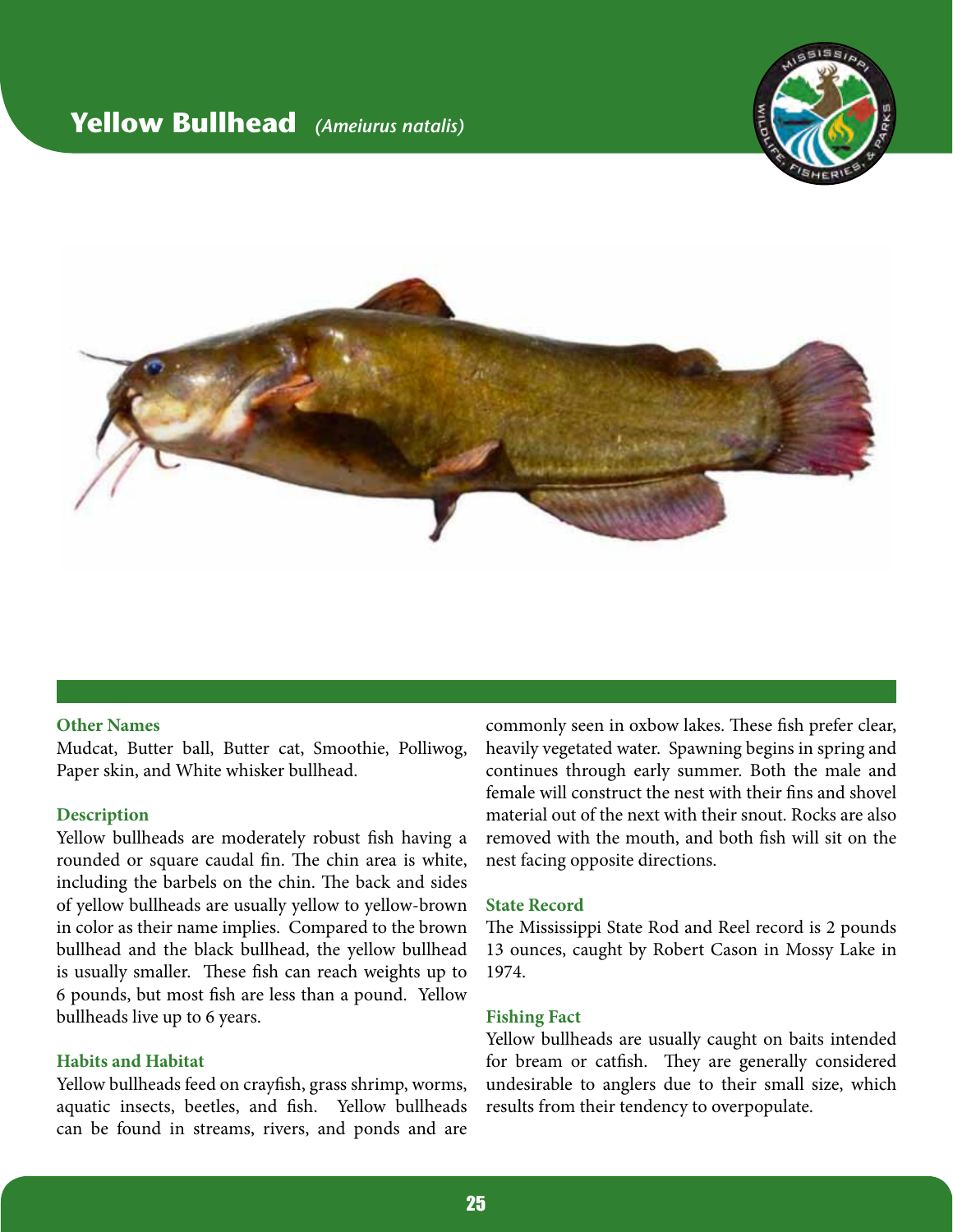### <span id="page-25-0"></span>**Shortnose Gar** *(Lepisosteus platostomus)*





#### **Other Names**

Billy gar, Short-billed gar, Stub-nose gar, Duckbilled gar, or Broadnose gar.

#### **Description**

Shortnose gar have elongated bodies with a short, broad snout and spots on the tail. The underside is lightly colored with the sides and back of the fish having an olive green color. Shortnose gar may be distinguished from other gar species in that they lack the double row of teeth in the upper jaw of the alligator gar, the long snout of the longnose gar, and the spots of the spotted gar. Shortnose gar are smaller than other gar species in Mississippi, and rarely exceed a length of 3 feet or 5 pounds in weight. These are the smallest of the four different gar species, reaching lengths of 2 to 4 feet.

#### **Habits and Habitat**

Adults feed primarily on other fish, but also eat insect larvae and small crawfish, shrimp, and crabs. The

shortnose gar prefers quiet back waters of large rivers and oxbow lakes. Shortnose gar spawn in the spring and early summer (April through June) or when temperatures are between 66ºF and 74ºF in vegetated shallow water. Shortnose gar eggs, like other gar eggs, are poisonous.

#### **State Record**

Mississippi's Rod and Reel record for the shortnose is 5.83 pounds, caught by Robert Mills in Enid spillway in 1999.

#### **Fishing Fact**

Shortnose gar may be captured by entangling the teeth in nylon threads or by bowfishing. They are rarely fished for intentionally, but are caught accidentally on baits and lures intended for other fish.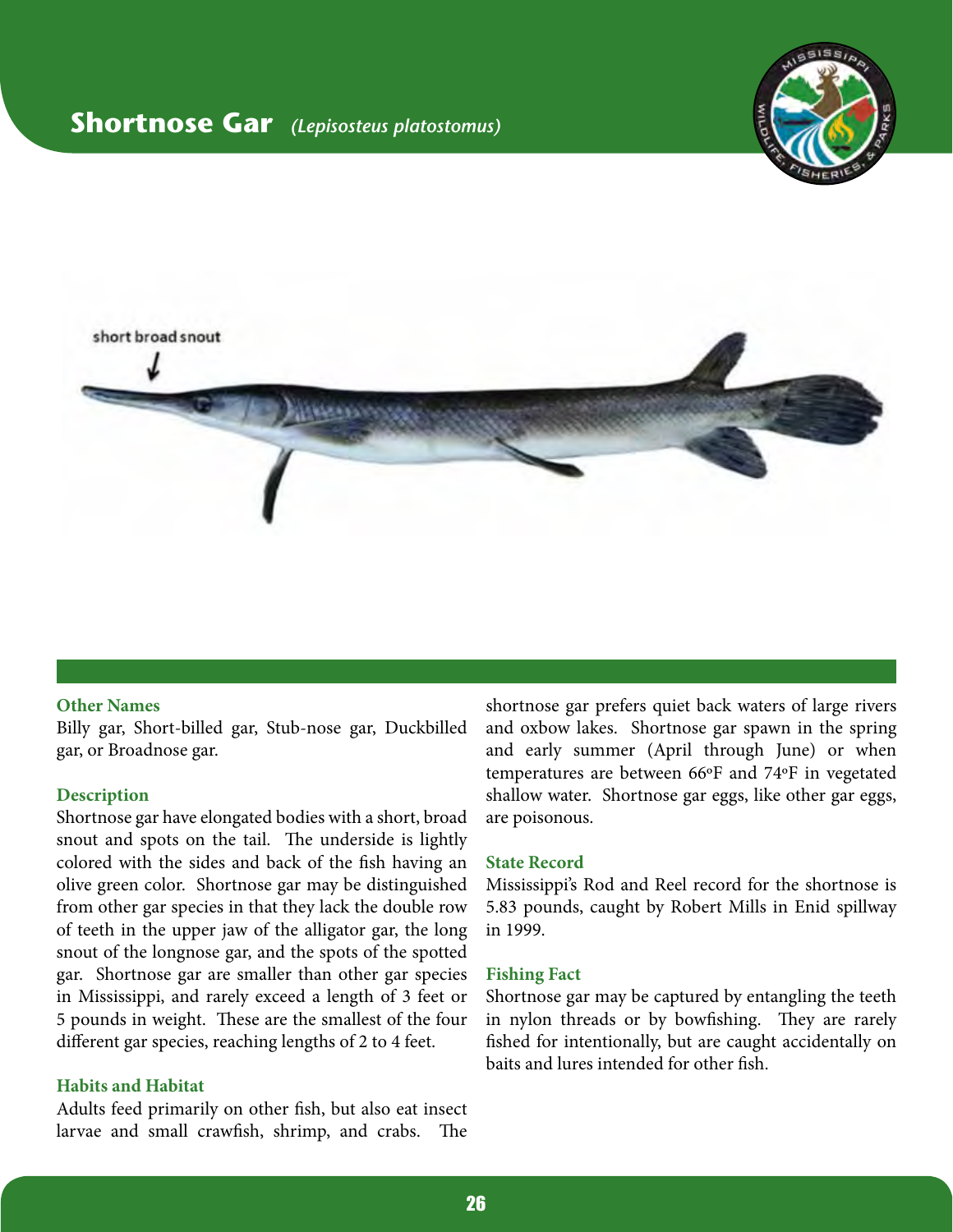### <span id="page-26-0"></span>**Spotted Gar** *(Lepisosteus oculatus)*





#### **Other Names**

Bill fish, Garfish, and Shortnose gar.

#### **Description**

Spotted gar have elongated bodies with a long, broad snout and spots on the head, fins, and body. This gar is a whitish color underneath and olive green on the sides and the back. Spotted gar normally weigh between 1 and 5 pounds, but can reach weights of 20 pounds. Spotted gar can reach lengths of over 3 feet. The spotted gar can live up to 18 years.

#### **Habits and Habitat**

Adults feed on insect larvae and small crustaceans, but mostly fish. Spotted gar feed in shallow water at night

while staying in deeper water during the day. Spotted gar prefer slow, clear waters of rivers and lakes and will spawn in shallow water with heavy vegetation and little water flow. Spawning season lasts from April to May.

#### **State Record**

The Mississippi Rod and Reel record for the spotted gar is 8.1 pounds, caught by Chuck Herring at the Enid Lake spillway in 2012.

#### **Fishing Fact**

Spotted gar may be captured by entangling the teeth in nylon threads or by bowfishing. They are rarely fished for intentionally, but are caught accidentally on baits and lures intended for other fish.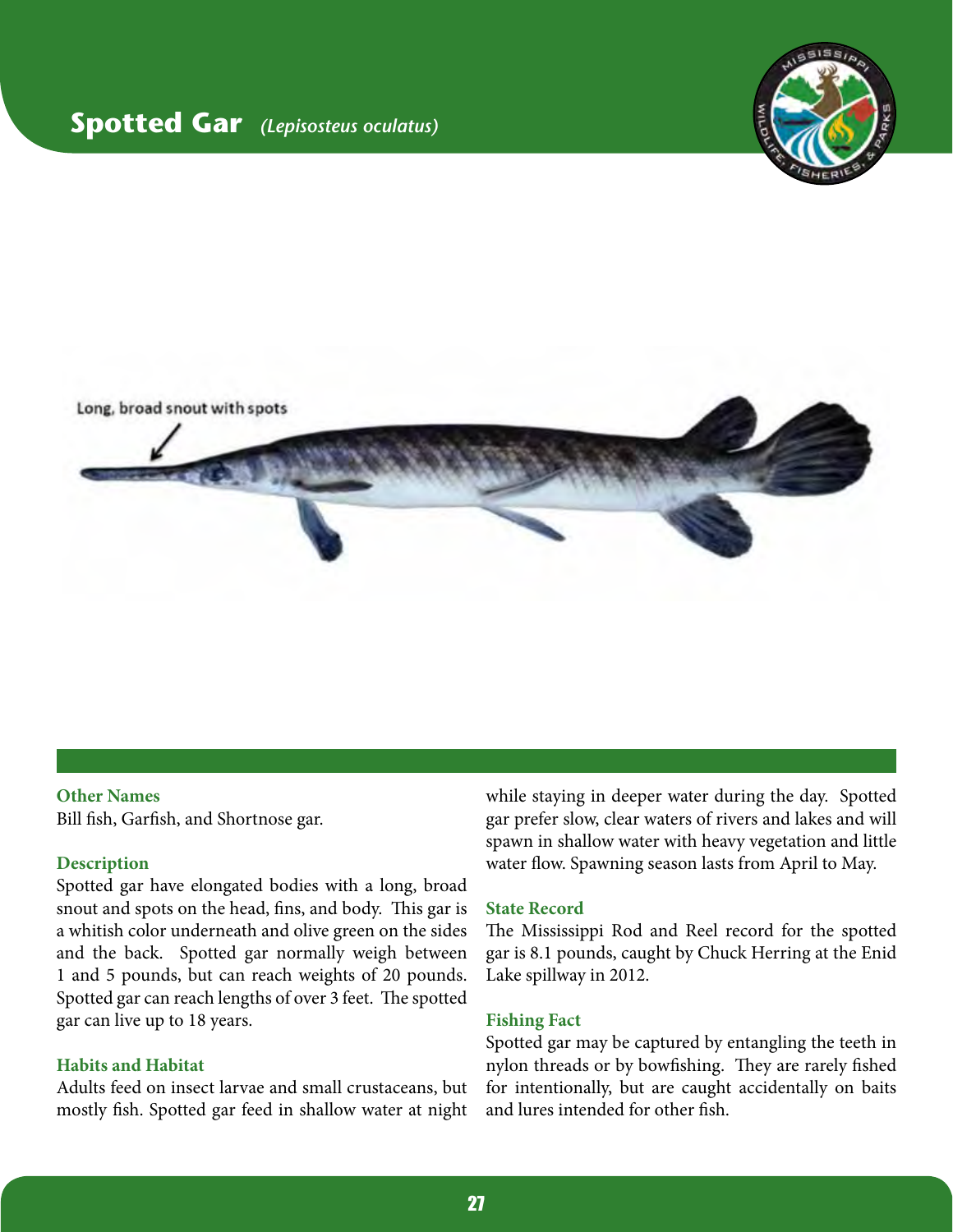### <span id="page-27-0"></span>**Longnose Gar** *(Lepisosteus osseus)*





#### **Other Names**

Needlenose gar, Billyfish, Pin-nose gar, and Scissorlips.

#### **Description**

Longnose gar have an elongated body with a long, narrow snout and black spots on the fins and sides. The sides and back are dark brown or olive green with the belly a white color. Longnose gar normally grow longer than 3 feet, and often reach lengths of over 5 feet. Their weight is usually around 20 pounds, but they can reach weights of up to 40 pounds. Females grow faster and live longer than males. Males usually live 11 years but can live up to 17 years. Females, on the other hand, can live up to 22 years with most living longer than 17 years. In fact, longnose gar can live up to 30 years in captivity.

#### **Habits and Habitat**

A longnose gar's diet consists of fish, particularly shad and sunfishes. Longnose gar are normally found in medium to large rivers but also inhabit oxbow lakes, reservoirs, and estuaries. These fish spawn in the spring in shallow water ranging from 62ºF to 70ºF.

#### **State Record**

Mississippi's Rod and Reel record is 40 pounds, caught by J.E. Bennett in Grenada Lake Spillway in 2004.

#### **Fishing Fact**

Longnose gar often tangle themselves in nets, and are caught by using nylon threads to snare the teeth. Longnose gar often jump repeatedly when hooked. They are also targeted by bowfishers. Some people prefer gar meat fried or smoked.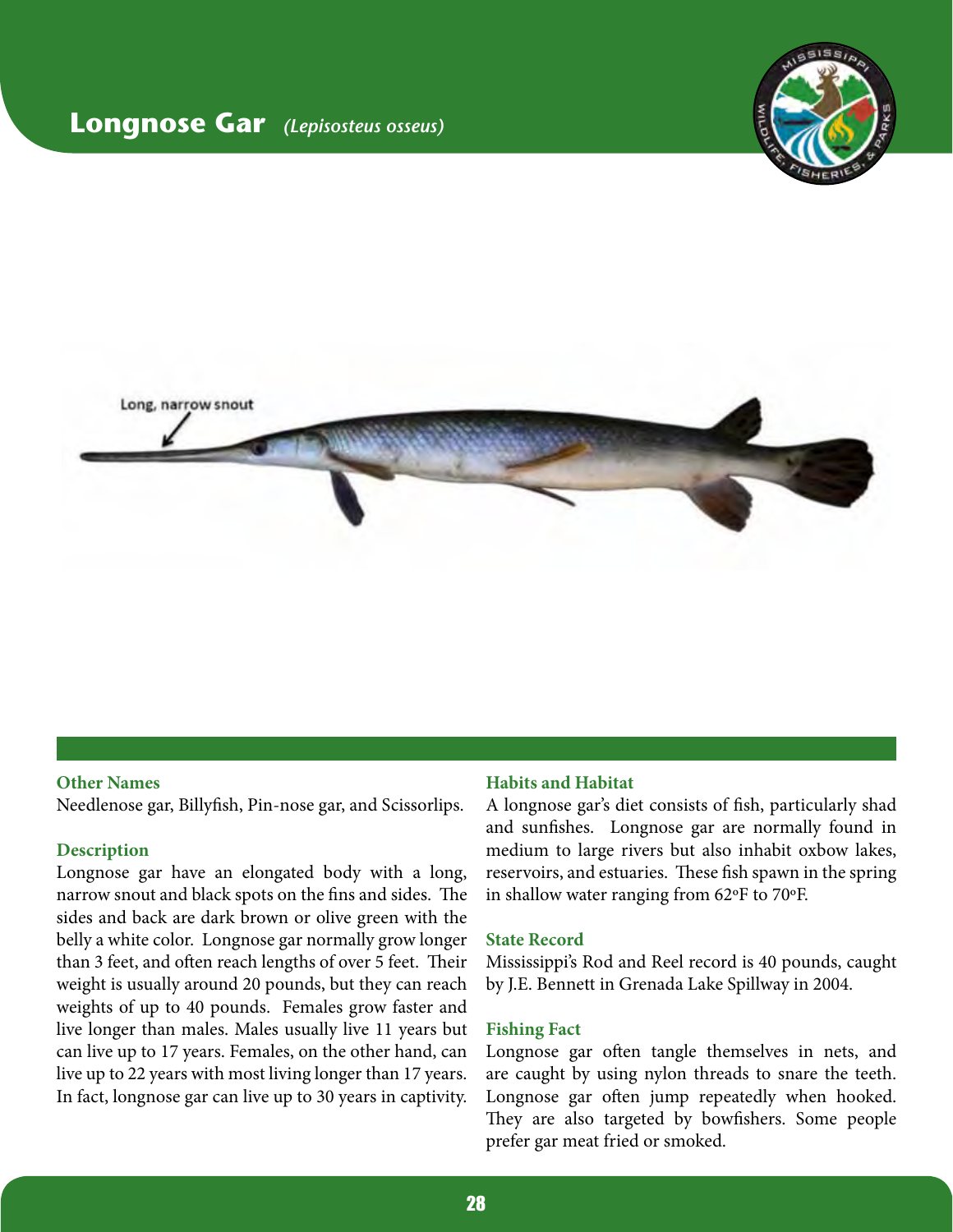### <span id="page-28-0"></span>**Alligator Gar** *(Atractosteus spatula)*





#### **Other Names**

Mississippi alligator gar, Great gar, Gator, and Gator gar.

#### **Description**

The name reflects the shape of the alligator gar's head which resembles an alligator. Alligator gar have a short, broad snout, and the upper jaw has two rows of large teeth. These fish have a cylindrical body that is olivebrown on the back and on the sides. The belly is lighter in color, and dark spots are seen on the fins. The alligator gar is the largest of the gar species. Alligator gar can reach over 9 feet in length and weigh over 300 pounds.

#### **Habits and Habitat**

Fish are the main component of the alligator gar's diet. Alligator gar may also eat ducks and cormorants. Gar in brackish water near the coast prey on blue crabs, mullet, and other fish. Spawning occurs in late spring, in and around dense areas of aquatic vegetation. Alligator gar typically inhabit large river systems, but can also be found in oxbow lakes, bayous, and estuaries. Alligator gar have declined precipitously throughout much of their former range and are most common in south Mississippi.

#### **State Record**

In 2011, the new trophy record alligator gar was caught with bow and arrow; this gar weighed 234 pounds. In the same year, a commercial fisherman in Lake Chotard caught a 327 pound alligator gar in his gill net. It measured 8 feet 5 ½ inches long. Mississippi's Rod and Reel record is 215 pounds, caught by Earl Stafford in the Mississippi River near Natchez in 2003.

#### **Fishing Fact**

Alligator gar are sometimes targeted on rod-and-reel by folks after a true trophy. These fish pull hard, jump often, and fight all the way to the boat and in it!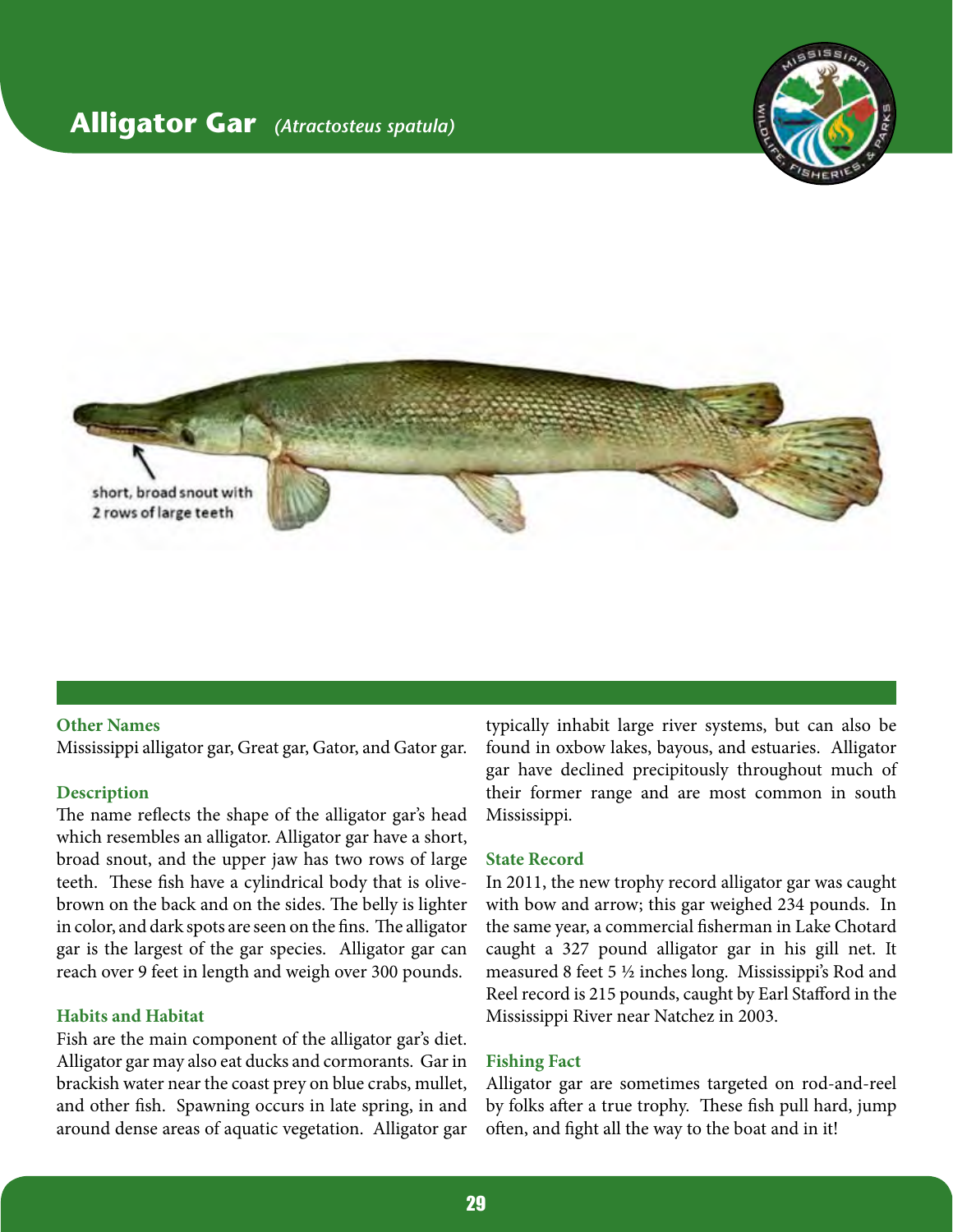### <span id="page-29-0"></span>**Paddlefish** *(Ploydon spathula)*





#### **Other Names**

Spoonbill, Spoonbill catfish, Shovel bill cat, Shovelfish, and Shovelnose.

#### **Description**

Paddlefish are usually a dark purplish-gray color on the back with white sides and belly. Paddlefish can reach lengths of 6 feet and weigh as much as 100 pounds.

#### **Habits and Habitat**

Researchers once believed that the paddle was used as a shovel to find food; later, it was discovered that sensory organs cover the paddle, which is used to find food. The primary food sources for adult paddlefish are very small animals and insect larvae called zooplankton. Adults filter plankton using their gill rakers. Young paddlefish eat insects and large zooplankton. They are welladapted to river systems, preferring large reservoirs and free-flowing rivers. Paddlefish spawn in late March or early April when water temperatures are between 58ºF and 62ºF. These fish spawn in swift moving river waters with gravel bottoms. Paddlefish are most abundant in Mississippi in the Mississippi River and Delta rivers and oxbows.

#### **State Record**

The Mississippi State Rod and Reel record is 65 pounds, caught by Randy Pues in Ross Barnett Reservoir Spillway in 1974.

#### **Fishing Fact**

Paddlefish are harvested for their meat and their eggs (roe), which are desirable for caviar. The demand for paddlefish roe increased as European and Russian sturgeon roe availability decreased. These fish are harvested by snagging and by commercial netting.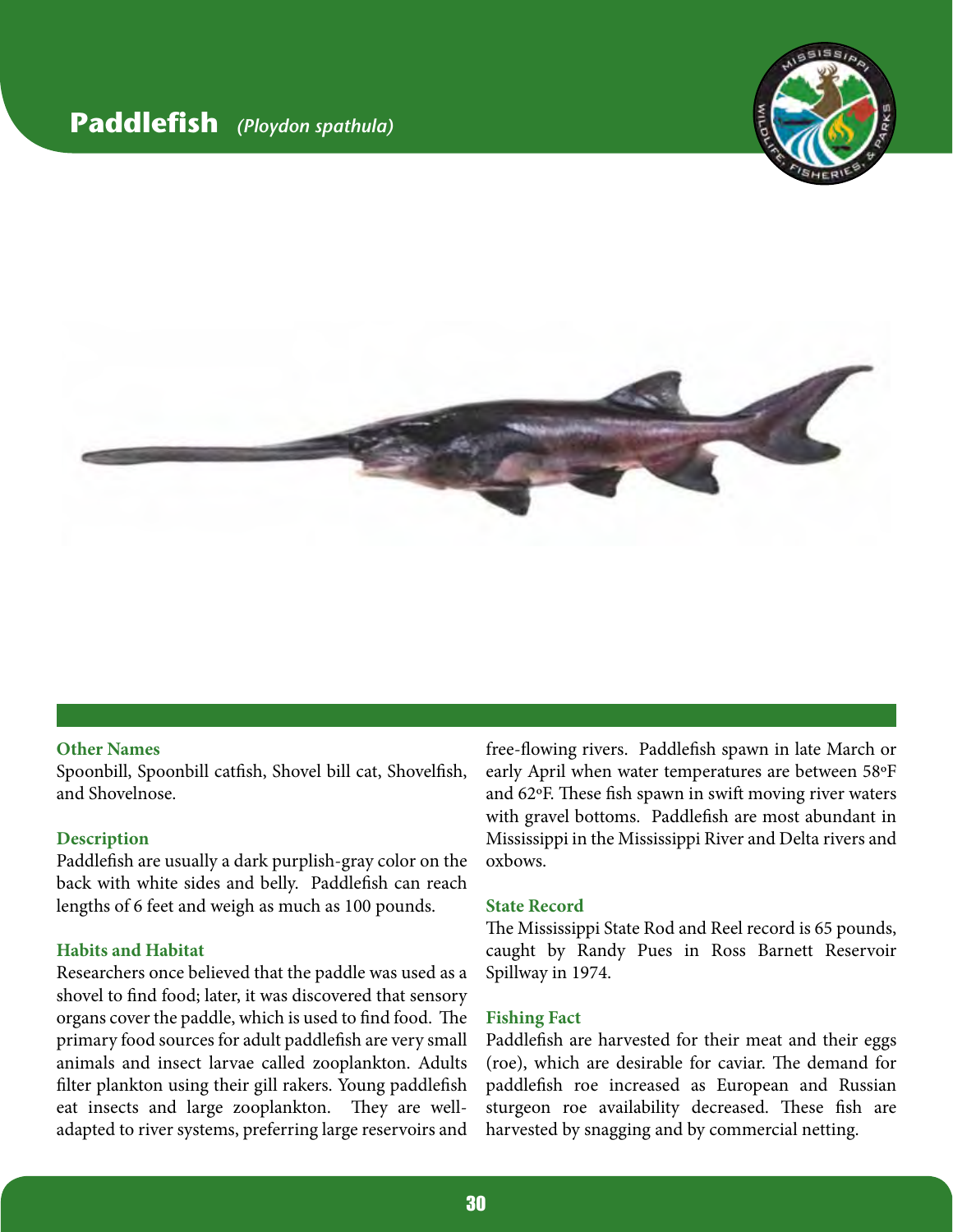

<span id="page-30-0"></span>

#### **Other Names**

Grinnel, Dog fish, Choupique, Cypress trout, Cypress bass, and Mud fish.

#### **Description**

Bowfin have a flattened head with sharp teeth and a long, stout body with a long, distinctive dorsal fin. Their swim bladder, which extends the entire length of the body, is used as a lung. These fish surface to exhale and inhale air, replenishing the air in their swimbladder. A distinctive black spot bordered by orange or yellow is located just in front of the caudal fin on young bowfin and on most adult males. The back and sides are mottled olive green turning to a lighter green or a whitish color on the belly. All the fins are light green except for the dorsal and caudal fins, which are dark green. The green color of males is heightened during the spawning season. Bowfin usually reach weights of 1 to 3 pounds but can weigh over 20 pounds. Bowfin can grow to 25 inches in length and live up to 10 years.

#### **Habits and Habitat**

Bowfin prefer shallow oxbow lakes, sluggish rivers, and swamps and feed primarily on fish. They also eat crayfish, grass shrimp, frogs, and insects. Bowfin

migrate into shallower areas and usually feed at night. They spawn in the spring when water temperatures are between 64ºF and 78ºF. Males build bowl shaped nests, which are constructed in shallow, weedy areas. Bowfin are extremely tolerant of poor water quality and can survive in very poor habitats due to their ability to breathe air with their swim bladder.

#### **State Record**

Mississippi's Rod and Reel record is 18 pounds 14 ounces, caught by B. H. Toney at Ross Barnett Reservoir in 1978.

#### **Fishing Fact**

Bowfin flesh is of poor quality and is rarely eaten. Bowfin eggs, however, are edible and sold worldwide as a less expensive substitute for sturgeon caviar. Bowfin are considered by many anglers to be one of the most aggressive fish to hook while fishing. Baits used for catching bowfin include nightcrawlers, minnows, frogs, crayfish, and artificial baits. Bowfin are often confused with the exotic snakehead fish. Bowfin have a small anal fin located on the belly, but snakeheads have a distinctive anal fin that is very long and similar to the dorsal fin.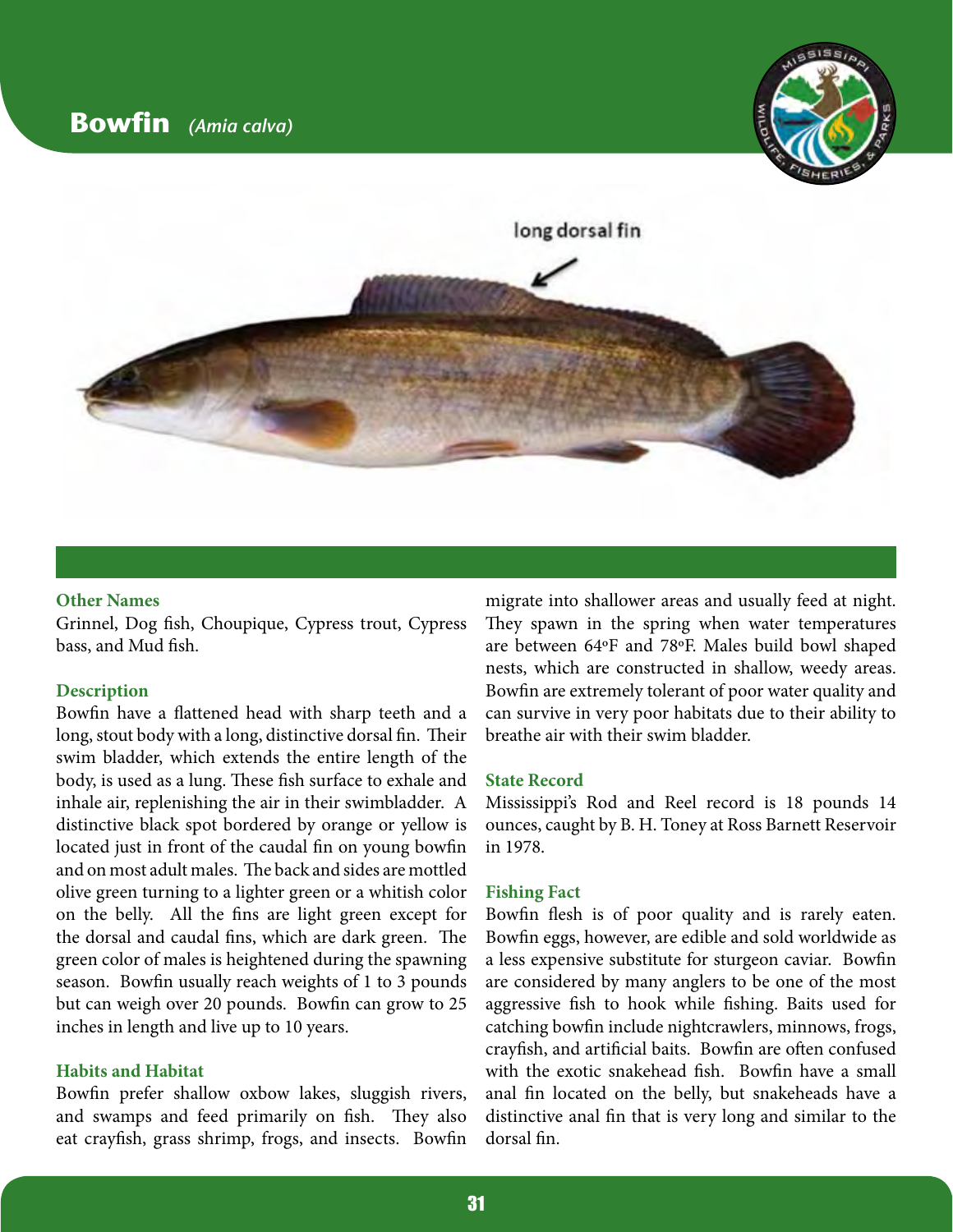### <span id="page-31-0"></span>**Freshwater Drum** *(Aplodinotus grunniens)*





#### **Other Names**

Drum fish, Gaspergou, Goo, Sheepshead, Grunt, or Croaker.

#### **Description**

The common name comes from the drumming sound it makes with its air bladder. Drum are silvery all over, sometimes having a purple or reddish tinge. They have a down-turned mouth and a humped back. Their most distinctive feature is a tail that comes to a single point. Drum have large ear stones (otoliths) in the inner ear used or associated with motion detection and hearing. These ear stones are called "lucky bones." They were used by Native Americans to ward off sicknesses or to use in ceremonies; they were also used as wampum by certain tribes. These fish have a blunt rounded snout; they are deep bodied and silvery. Drum can reach weights of 50 pounds, but their weight is usually less than 10 pounds. Drum can live up to 13 years.

#### **Habits and Habitat**

Adults feed on fish, mussels, clams, and snails. Freshwater drum prefer to inhabit silty bottoms in rivers, reservoirs and oxbow lakes. Water temperature during spawning is between 64ºF and 78ºF; this occurs in May and June.

#### **State Record**

Mississippi's Rod and Reel record is 29.85 pounds, caught by Bryan Alan Christian in Sardis Lake Spillway in 2011.

#### **Fishing Fact**

Drum are normally not targeted by anglers in Mississippi, but are sometimes caught while fishing for other species with minnows or artificial lures. They hit and fight hard!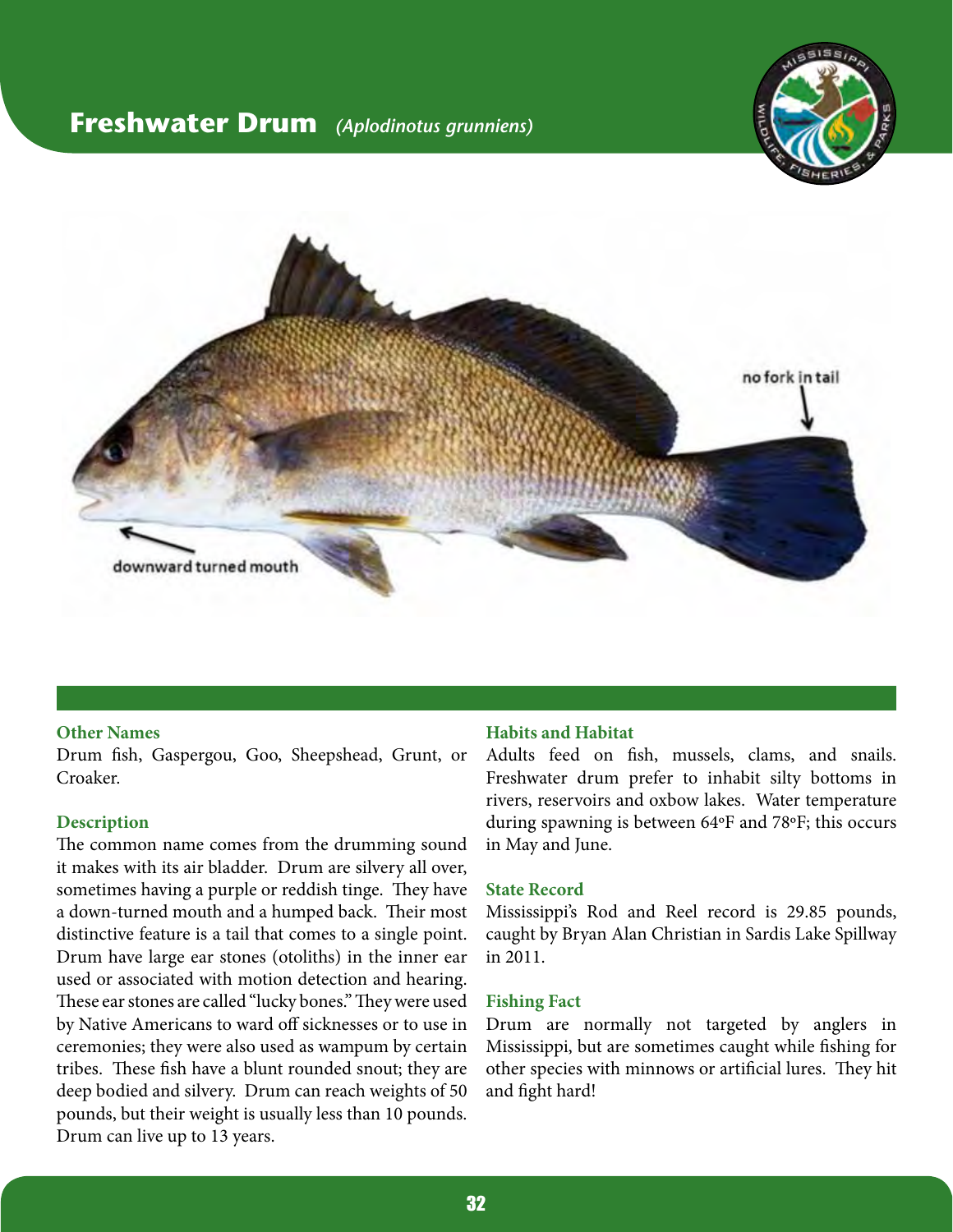### <span id="page-32-0"></span>**Common Carp** *(Cyprinus carpio)*





#### **Other Names**

German carp, European carp, Buglemouth bass, or Carp.

#### **Description**

Common carp are heavy-bodied minnows with barbels on either side of the upper jaw. Typically, they are orange, but their color varies from olive green, brassy green or yellow, golden brown, or even gray on top with yellowish-white on the belly. Carp measuring 12 to 25 inches in length and weighing 5 to 25 pounds are common. Common carp can weigh over 75 pounds and reach lengths of 48 inches. Carp may also live in excess of 47 years in ponds. In the wild, their lifespan usually does not exceed 20 years.

#### **Habits and Habitat**

Carp feed on the bottom for plant and animal material. Carp live in a variety of habitats from deep streams to marshes. Common carp are native to temperate

portions of Europe and Asia. They were first introduced into North America in the late 1880s. Spawning occurs in shallow, weedy areas in the spring with water temperatures between 62ºF and 76ºF. Though common carp have historically been considered a nuisance, a growing number of anglers in the United States have developed an interest in carp as a sportfish.

#### **State Record**

The Mississippi Rod and Reel record is 74 pounds, caught in 1963 at Pelahatchie Lake by Curtis Wade. This is also the largest carp caught on hook and line in the U.S.

#### **Fishing Fact**

Carp can be caught using a variety of baits from pet food to dough-balls and canned corn. Carp are very finicky, hard-to-fool fish that put up a strong fight. Carp are also targeted by bowfishers.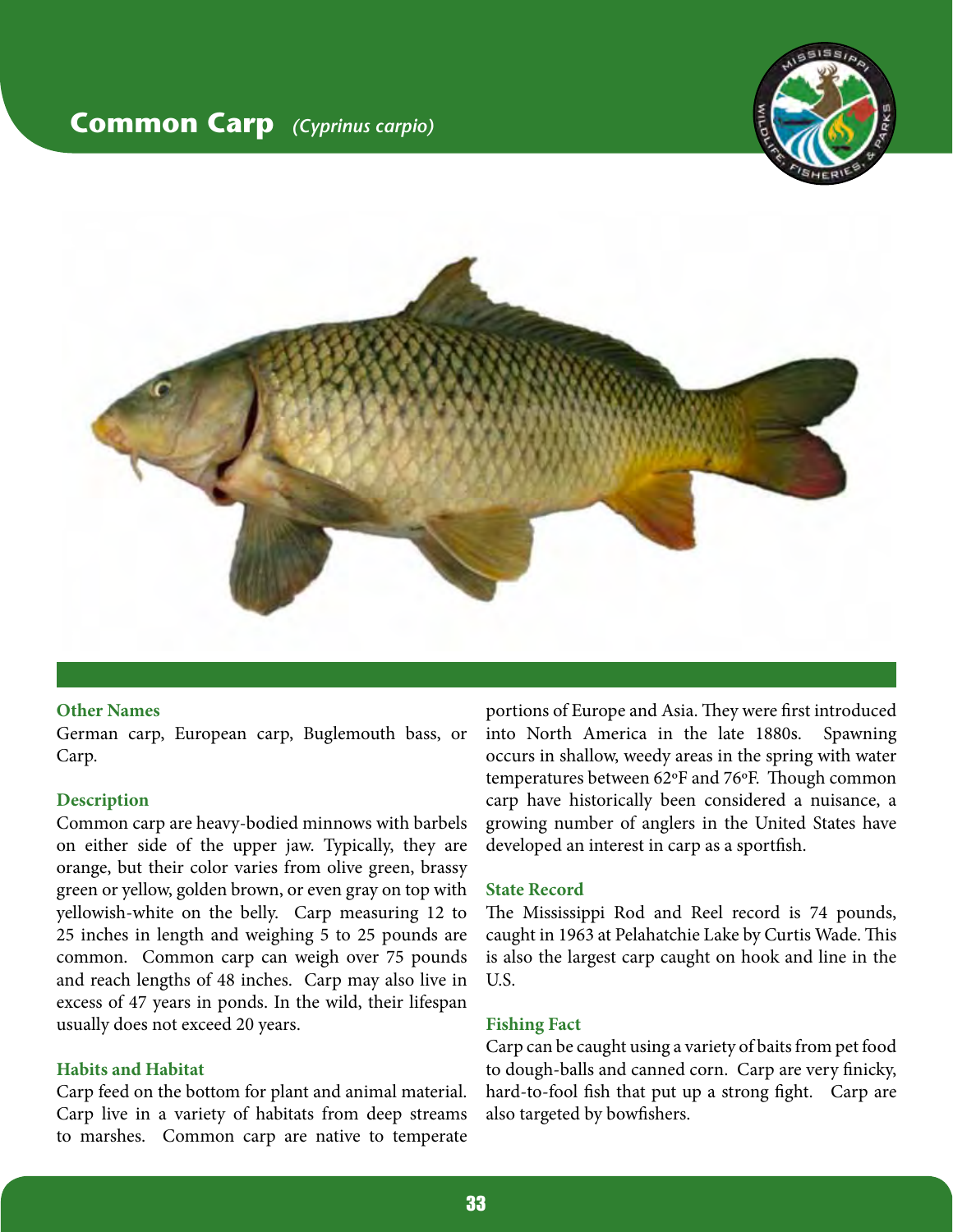### <span id="page-33-0"></span>**Bigmouth Buffalo** *(Ictiobus cyprinellus)*





#### **Other Names**

Buffalo, White buffalo, and Gourdhead.

#### **Description**

Bigmouth buffalo are deep-bodied fish having a large, wide mouth. They have a coppery olive-brown or gray back and sides with a white belly and white lips. Bigmouth buffalo can be distinguished from common carp by the lack of barbels on the mouth, and from smallmouth buffalo by the mouth pointing straight ahead. Bigmouth buffalo can reach lengths of 4 feet. They normally weigh between 3 and 12 pounds, but can reach weights of 80 pounds. Bigmouth buffalo can live up to 10 years in Mississippi, however, some have been reported to live as long as 20 years.

#### **Habits and Habitat**

These fish feed on the bottom seeking insects, mollusks, plants and algae. Bigmouth buffalo prefer large streams, rivers, oxbow lakes and reservoirs. Bigmouth buffalo spawn in the spring in shallow water when water temperatures are between 58ºF and 78ºF.

#### **State Record**

Mississippi's Rod and Reel record is 46 pounds 3 ounces, caught by Willie Hearn at a private pond in 2007.

#### **Fishing Fact**

Bigmouth buffalo are rarely caught with a rod and reel, but are commonly sought after by commercial fishermen.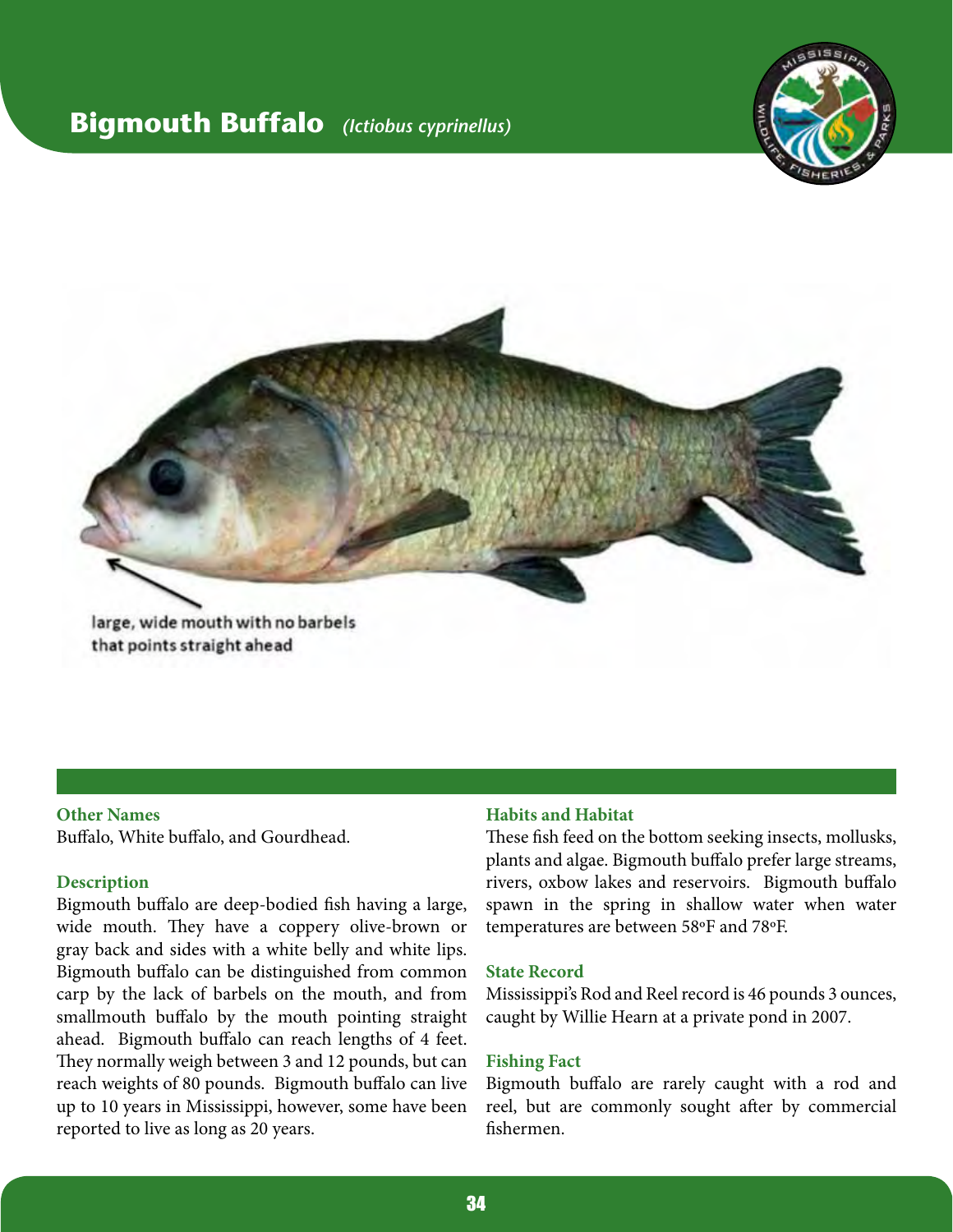### <span id="page-34-0"></span>**Smallmouth Buffalo** *(Ictiobus bubalus)*





#### **Other Names**

Razor-back buffalo, Round buffalo, Buffalo drum, and Roachback.

#### **Description**

Smallmouth buffalo are deep-bodied. They are light to dark gray or black with a high arched back. This species of buffalo has a large head and large eyes with a small, downward turned mouth. Smallmouth buffalo can be distinguished from common carp by the lack of barbells, and from bigmouth buffalo by the mouth being downward pointing, and sucker-like. These buffalo can grow to lengths of around 36 inches. This fish usually weighs between 6 and 8 pounds, but can reach weights of up to 50 pounds. In the Yalobusha River, smallmouth buffalo can live at least nine years, but they have been reported living up to 18 years in different states.

#### **Habits and Habitat**

Smallmouth buffalo prefer deep, large streams, rivers, oxbow lakes, and reservoirs; this fish feeds on the bottom for insects, mollusks, plants, and algae. Between March and May, spawning occurs in shallow water with temperatures between 57ºF and 70ºF.

#### **State Record**

Mississippi's Rod and Reel record is 57 pounds 12 ounces, caught by Charles M. Cox at Ross Barnett Reservoir in 1983.

#### **Fishing Fact**

Smallmouth buffalo can be taken fishing worms on the bottom, but are rarely caught with a rod and reel. They are commonly sought after by commercial anglers with gill nets.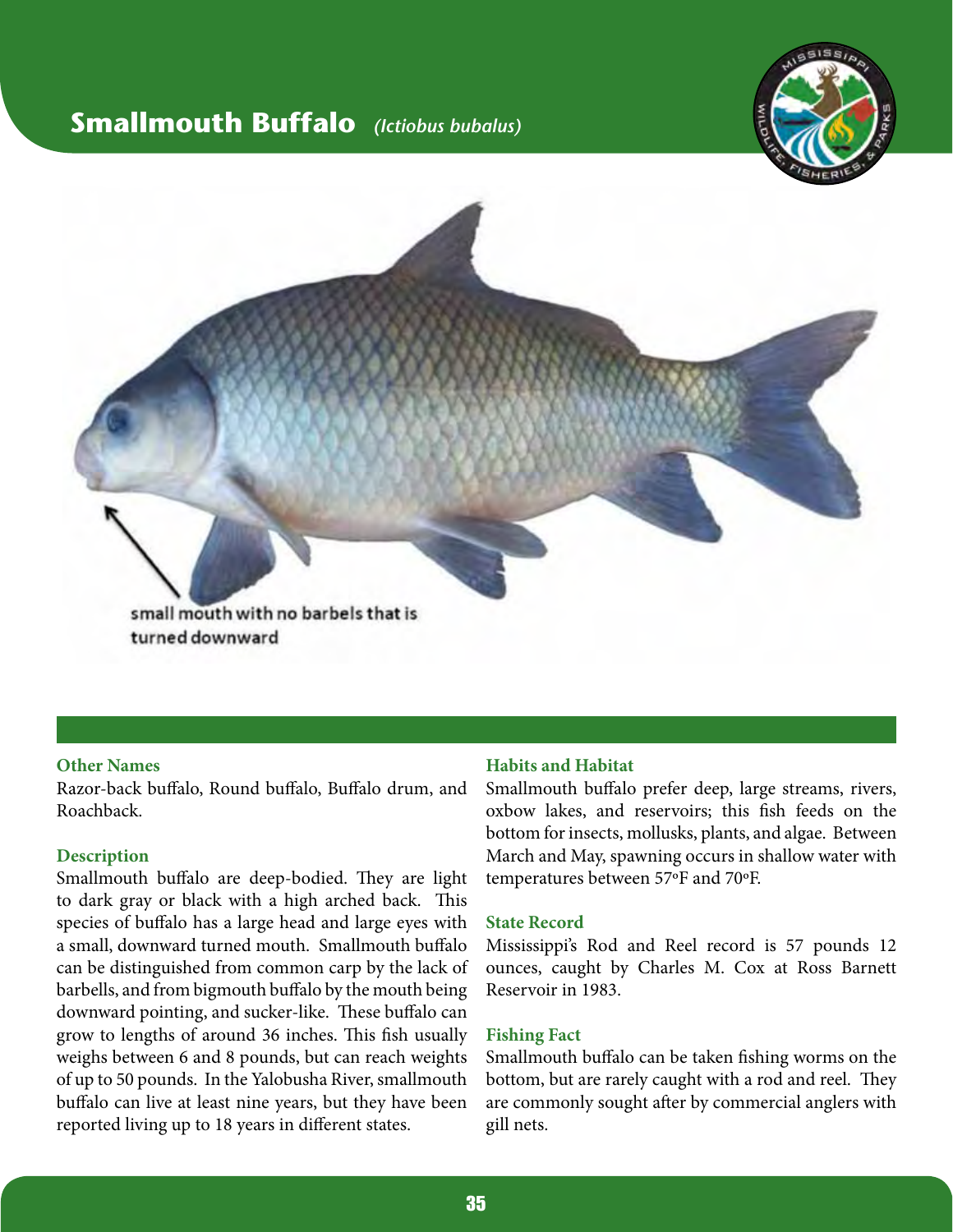### <span id="page-35-0"></span>**Gizzard Shad** *(Dorosoma cepedianum)*





#### **Other Names**

Hickory shad, Skipjack, Shad, and Herring.

#### **Description**

Gizzard shad are abundant in most of Mississippi's rivers, streams, lakes, and reservoirs. Spawning takes place from mid-April to late June when water temperatures are 60ºF to 70ºF. They feed almost entirely on organic detritus but will also pick through mud and organic matter on the bottom for small food. Plant material is also consumed by gizzard shad and includes various kinds of algae that they filter from the water with long, closely spaced gill rakers. They grind up this material with a muscular gizzard.

#### **Habits and Habitat**

Smallmouth buffalo prefer deep, large streams, rivers, oxbow lakes, and reservoirs; this fish feeds on the bottom for insects, mollusks, plants, and algae. Between March and May, spawning occurs in shallow water with temperatures between 57ºF and 70ºF.

#### **State Record**

No record exists at this time.

#### **Fishing Fact**

Gizzard shad are often used as bait for catfish. Because they are difficult to keep alive, they are used mostly as cutbait. Gizzard shad are most similar to threadfin shad, but unlike threadfin shad, have a subterminal mouth (upper jaw projects well beyond the lower jaw).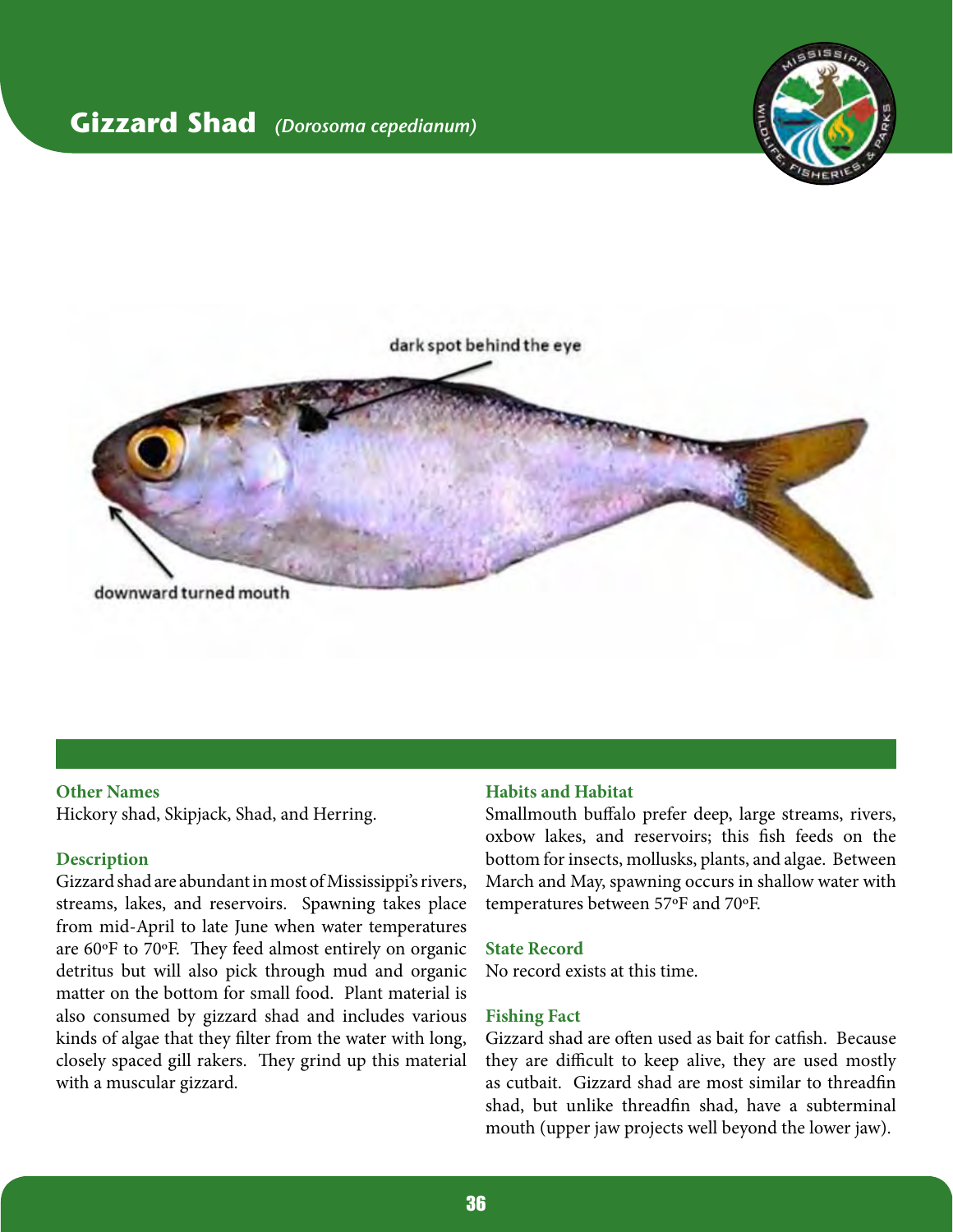### <span id="page-36-0"></span>**Threadfin Shad** *(Dorosoma petenense)*





#### **Other Names**

Yellowfin shad, Yellowtail, and Shad.

#### **Description**

Threadfin shad are similar to gizzard shad. They have a silver-blue back that changes to nearly white on their sides and belly. All fins have a yellow tint, except the dorsal fin. A black oval or round spot is located behind the head. Adults are considerably smaller than gizzard shad adults, rarely exceeding 7 inches in length.

#### **Habits and Habitat**

Threadfin shad are abundant in most of Mississippi's rivers, streams, lakes, and reservoirs. They filter feed heavily on suitably sized plant and animal material with phytoplankton and algae making up most of the diet. Spawning begins in late spring when water temperatures

reach approximately 70°F, and may continue into the summer. Spawning occurs from dawn to shortly after sunrise and the eggs are released near brush, vegetation or logs where they sink to the bottom and attach to plants and other objects. Natural hybrids with gizzard shad are not uncommon.

#### **State Record**

No record exists at this time.

#### **Fishing Fact**

Because of their smaller size, threadfin shad are often stocked as supplemental forage for gamefish. Threadfin shad cannot survive water temperatures below 40ºF to 45°F. Winter die-offs, especially in shallow lakes and reservoirs, are common.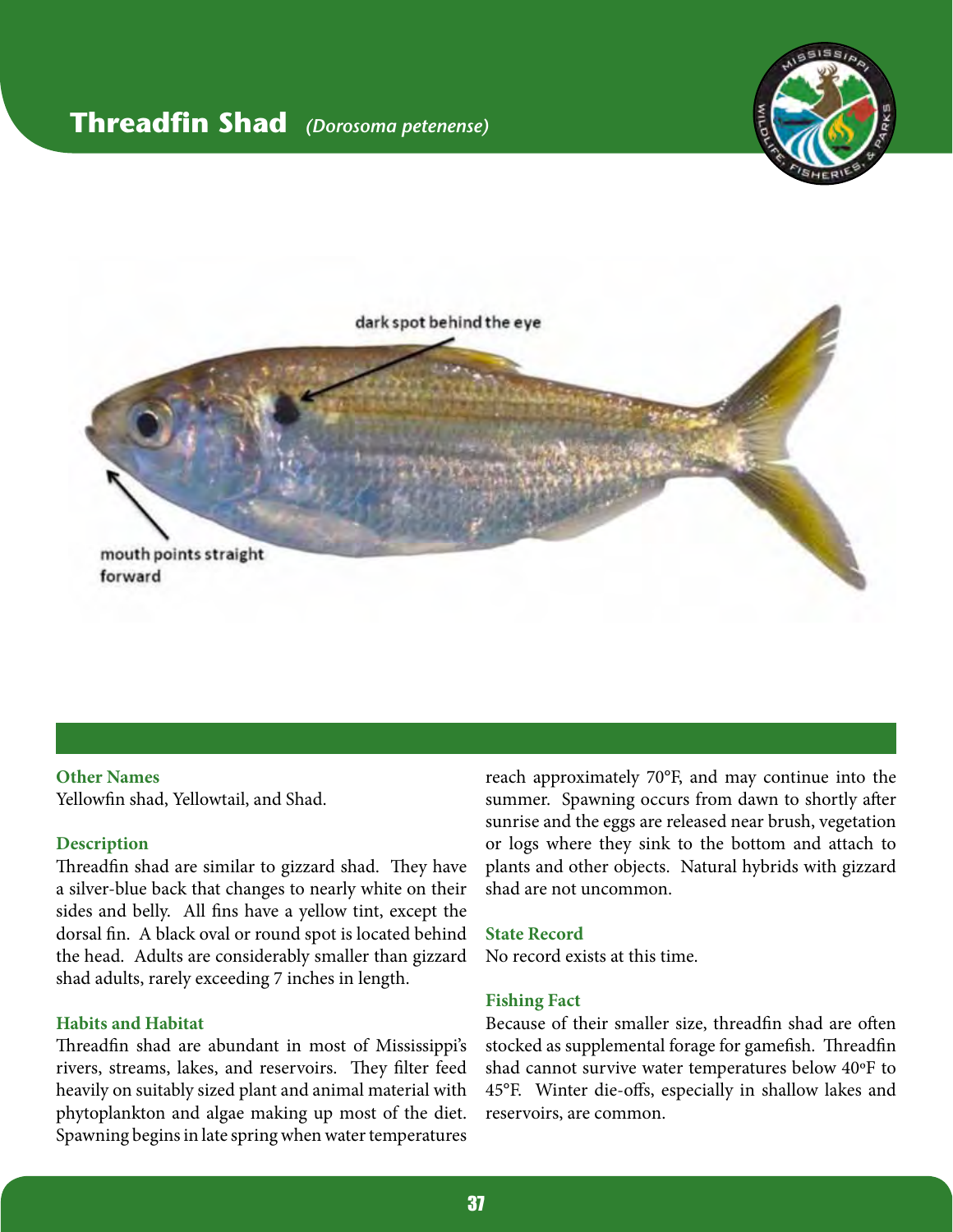### <span id="page-37-0"></span>**Shovelnose Sturgeon** *(Scaphirhynchus platorynchus)*





**Other Names** Hackleback sturgeon.

#### **Description**

Shovelnose sturgeon are primitive, odd-looking fish. They have several rows of sharp, bony plates along their elongated body, a strongly forked tail, spade-shaped snout, sucker-like mouth, and four barbels. Shovelnose sturgeon are normally brown or olive colored with a cream-colored belly. Average lengths of adults range from 22 to 26 inches in length. These fish are longlived, reach sexual maturity at age 5 to 10 years, and do not spawn every year.

#### **Habits and Habitat**

Shovelnose sturgeon inhabit the Mississippi River and are normally found in deep water with moderately strong current. These fish feed on the bottom and primarily eat aquatic insects. Spawning normally occurs in the spring when water temperatures reach 63ºF to 70ºF over gravel or sand substrate.

#### **State Record**

No record is possible because harvest of shovelnose sturgeon is illegal.

#### **Fishing Fact**

Shovelnose sturgeon are sometimes caught by anglers running trotlines for catfish on the Mississippi River. Though shovelnose sturgeon are abundant in the Mississippi River, and they have historically been harvested for their roe for caviar, they are currently listed by the U.S. Fish and Wildlife Service as threatened due to their similarity of appearance with the endangered pallid sturgeon. Harvest of all sturgeon species is prohibited.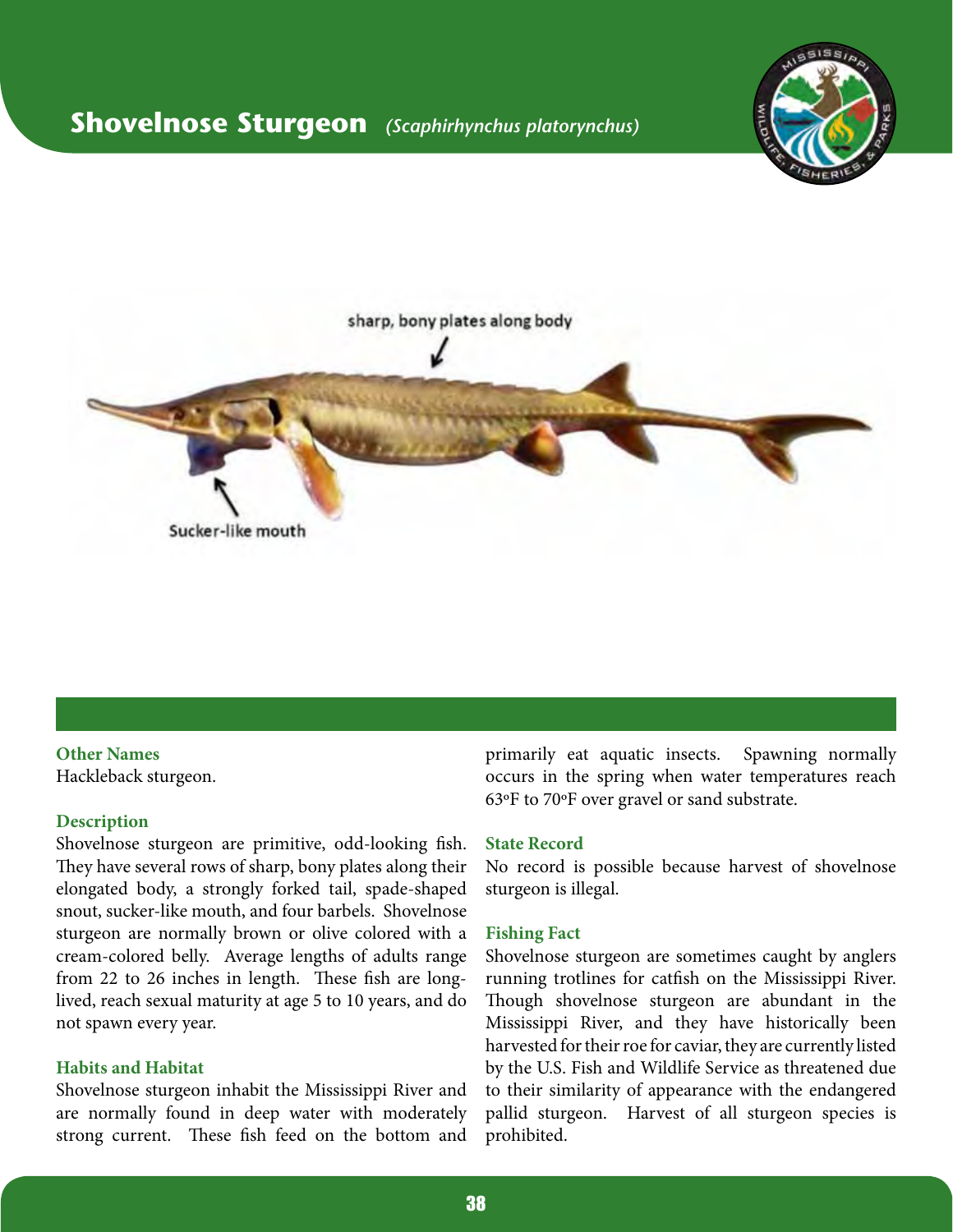### <span id="page-38-0"></span>**American Eel** *(Anguilla rostrata)*





#### **Other Names**

Freshwater eel, glass eel, river eel.

#### **Description**

American eel have a slender, snakelike body with very small scales. A long dorsal fin extends more than twothirds of the body length and is continuous with the tail; pelvic fins are absent. There are numerous small, sharp teeth in the jaws. Their back may be olive-green to brown, shading to greenish-yellow on the sides, and light gray or white on the belly. American eels in Mississippi range from 10 to 29 inches in length and weigh 0.5 pounds.

#### **Habits and Habitat**

The American eel is widespread throughout Mississippi and occur in a variety of habitats. They tend to hide

under rocks during the day, and venture out only at night to feed. They feed on animal matter such as fish, crayfish, and insects.

#### **State Record**

The state record of 5.06 pounds was caught in the Mississippi River by Mitch McClendon in 1994.

#### **Fishing Fact**

American eels spend most of their lives in freshwater; however, at some point, adults travel toward the Sargasso Sea, a tropical area northeast of Cuba, to spawn. Spawning occurs during the winter. Eels are usually caught by anglers fishing for something else. They are very slimy and difficult to handle.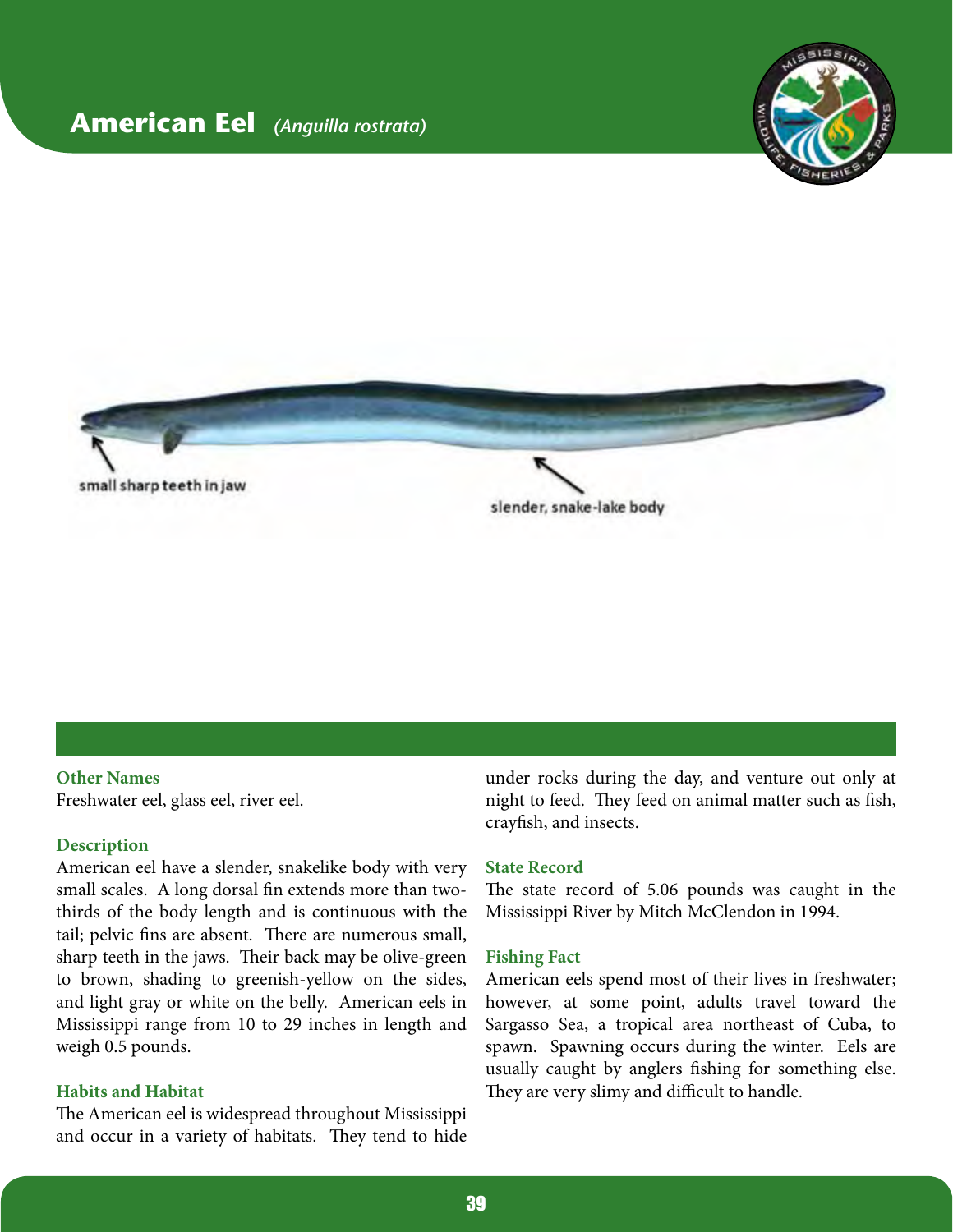### <span id="page-39-0"></span>**Grass Carp** *(Ctenopharyngodon idella)*





#### **Other Names** White amur, Carp.

#### **Description**

Grass carp are one of the largest members of the minnow family. There is no keel on the belly. They have a wide mouth, a thick body, and a small, centrally positioned dorsal fin. The eyes are low on the side of the head, about even with the tip of the snout. Their back is gray to green, becoming silvery on the sides and underbody. Grass carp can reach lengths of over 4 feet and weigh over 50 pounds.

#### **Habits and Habitat**

Grass carp are native to China and were first introduced into the United States in 1963. They have been widely introduced throughout Mississippi, usually in small

lakes and ponds to control aquatic weeds. Grass carp prefer to eat submerged vegetation, but will eat terrestrial vegetation when it comes in contact with the water.

#### **State Record**

The Mississippi Rod and Reel record of 53.2 pounds was caught by Melvin Murphy in 2008. The state trophy record, harvested with a bow and arrow, is 72.7 pounds and was shot by Tony Christian in 2005.

#### **Fishing Fact**

Effective baits for catching grass carp include earthworms, small artificial baits, and doughballs. They are extremely strong swimmers and are difficult to land on light tackle.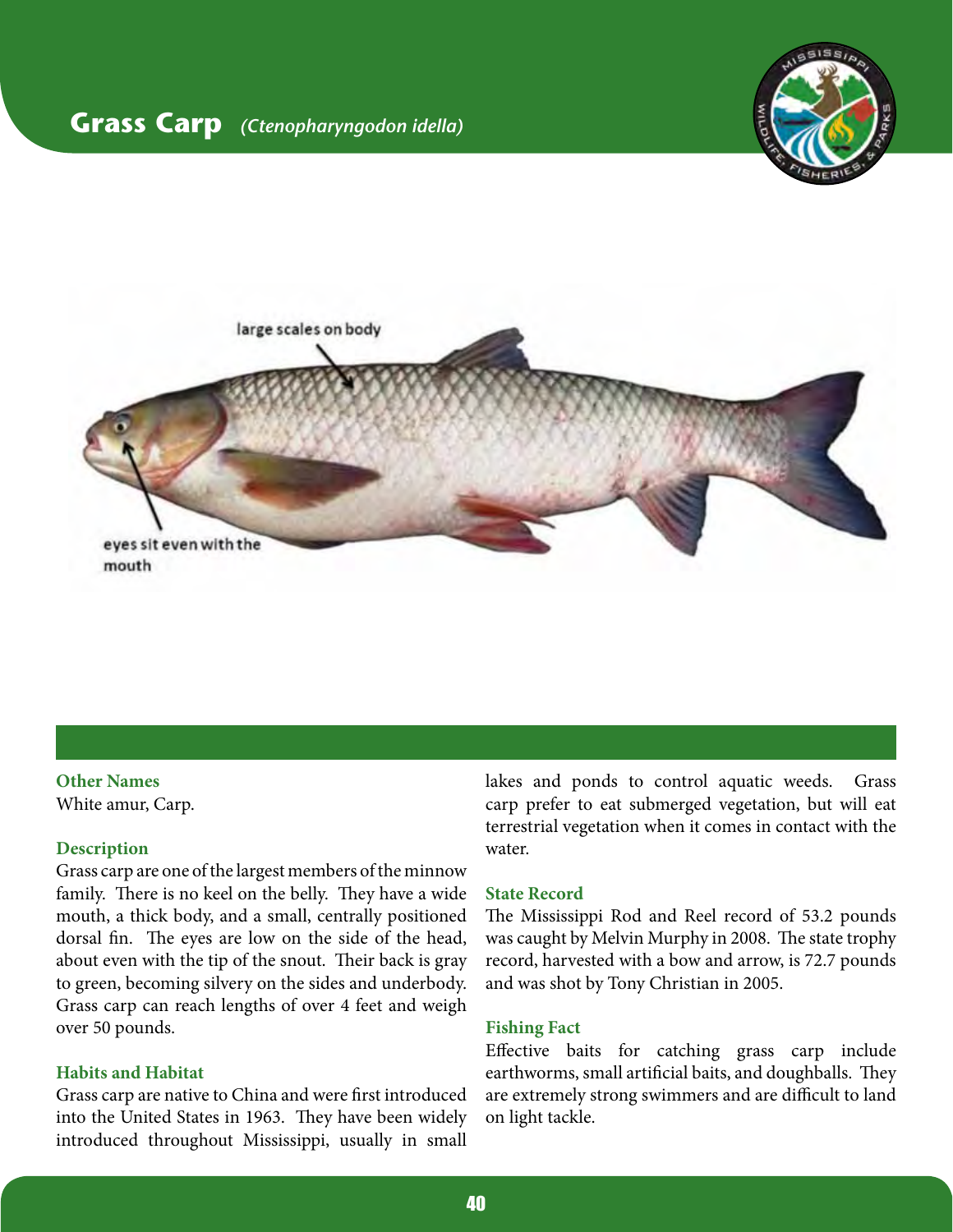### <span id="page-40-0"></span>**Bighead Carp** *(Hypophthalmichthys nobilis)*





#### **Other Names**

Bighead, Marbled carp, Speckled silver carp, Asian carp.

#### **Description**

Bighead carp are a deep-bodied carp with the eye located low on the head near the angle of the jaw. The back and head are olive to dark gray, becoming silvery to yellow-white on the sides and abdomen. Their body is covered with numerous dark gray to black blotches. Bighead carp can reach lengths of over 4 feet and weigh in excess of 100 pounds. As adults, bighead carp are most often confused with silver carp.

#### **Habits and Habitat**

Bighead carp were originally stocked into aquaculture facilities in combination with catfish to improve water quality and increase fish production. Bighead carp have escaped over the years to make their home in most of Mississippi's larger rivers and reservoirs. Bighead carp are primarily filter feeders, feeding on a diet that

consists of phytoplankton, detritus, zooplankton, and insect larva.

#### **State Record**

The Mississippi Rod and Reel record of 67 pounds 12 ounces was caught in lower Sardis Lake by Ron Maxwell in 2007. The state trophy record, harvested with a bow and arrow, is 89 pounds 13 ounces, and was shot by Shane Turnage in 2011.

#### **Fishing Fact**

Bighead carp are occasionally caught while fishing for other species, particularly with commercial fishing nets. The environmental impacts of these fish are unknown, but they could adversely impact many native species of fish due to competition for food. The young of both bighead and silver carp look similar to gizzard and threadfin shad, so both bighead and silver carp could be spread through the release of live bait.